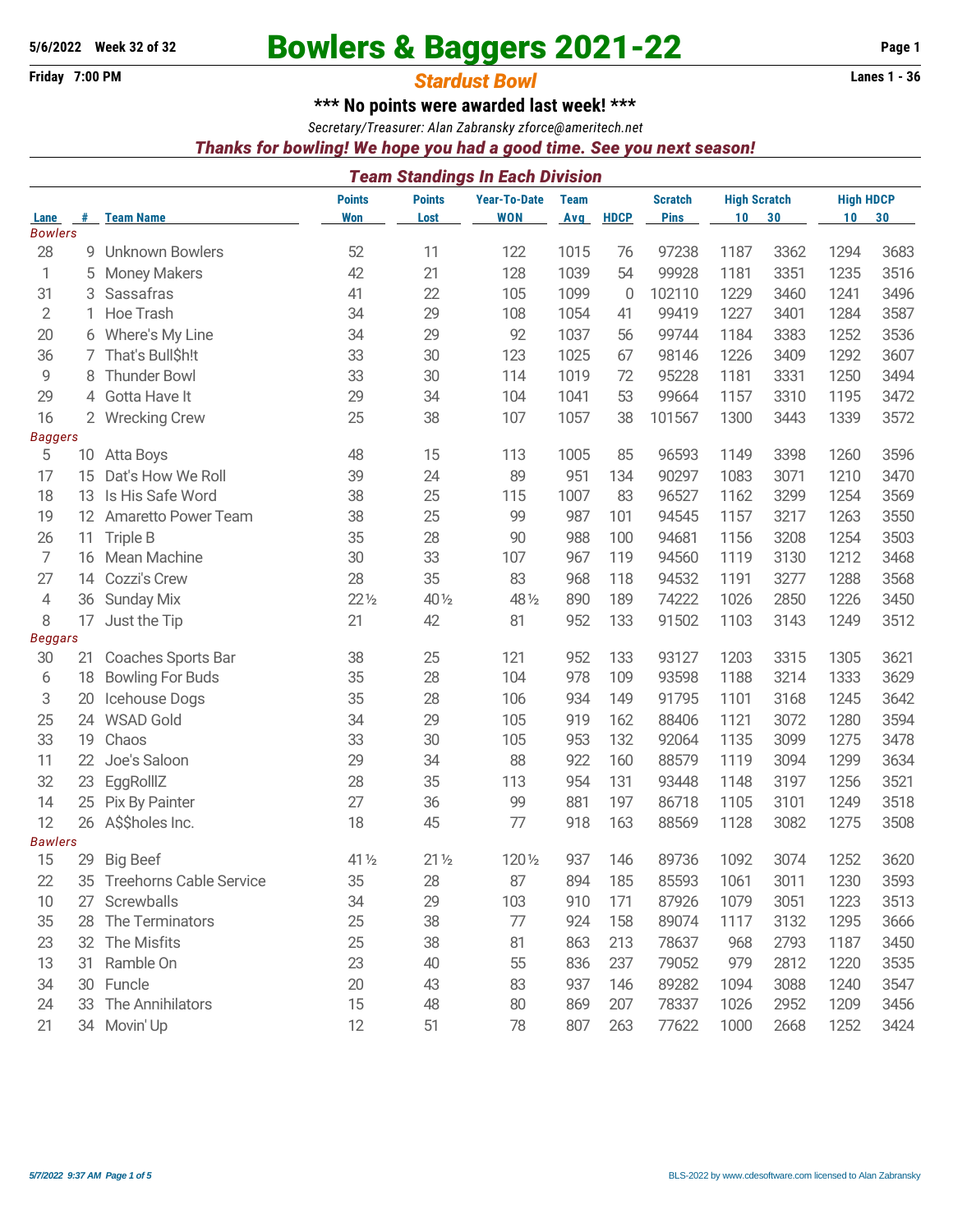#### **5/6/2022 Week 32 of 32 Bowlers & Baggers 2021-22 Page 2**

|                                               |            |             |   |            |                                  |          |                          |            |                       |             | <b>Team Rosters</b>                               |              |                     |            |                                  |          |                          |            |                       |             |
|-----------------------------------------------|------------|-------------|---|------------|----------------------------------|----------|--------------------------|------------|-----------------------|-------------|---------------------------------------------------|--------------|---------------------|------------|----------------------------------|----------|--------------------------|------------|-----------------------|-------------|
|                                               |            |             |   | Real       |                                  |          |                          |            | High High HDCP        | <b>HDCP</b> |                                                   |              |                     | Real       |                                  |          |                          |            | <b>High High HDCP</b> | <b>HDCI</b> |
| <b>Name</b>                                   |            |             |   |            | <b>Avg HDCP Average Pins Gms</b> |          |                          |            | <b>Game Sers Game</b> | Sers        | <b>Name</b>                                       |              |                     |            | <b>Avg HDCP Average Pins Gms</b> |          |                          |            | <b>Game Sers Game</b> | <b>Sers</b> |
| 1 - Hoe Trash Lane 2 HDCP=41 Avg=1054         |            |             |   |            |                                  |          |                          |            |                       |             | 2 - Wrecking Crew                                 |              |                     |            | Lane 16 HDCP=38 Avg=1057         |          |                          |            |                       |             |
| Allan J. Pecka                                | 222        |             | 0 | 222        | 17337                            | 78       | 300                      | 789        | 305                   | 801         | Joel Nottingham                                   | 217          | 2                   | 217        | 20873                            | 96       | 279                      | 738        | 283                   | 747         |
| Devin A. Netzel                               | 202        | 16          |   | 201        | 16940                            | 84       | 278                      | 693        | 294                   | 741         | Charles E. Notting                                | 196          | 21                  | 196        | 18884                            | 96       | 269                      | 709        | 291                   | 775         |
| Joseph K. Netzel J                            | 210        |             | 9 | 210        | 18318                            | 87       | 288                      | 750        | 297                   | 777         | Jeffrey H. Jensen                                 | 211          | 8                   | 211        | 20350                            |          | 96 279                   | 730        | 289                   | 756         |
| John Maropoulos                               | 209        |             | 9 | 209        | 17626                            | 84       | 279                      | 776        | 293                   | 803         | Chris S. Boye                                     | 211          | 8                   | 211        | 19466                            |          | 92 279                   | 768        | 288                   | 789         |
| Jim Miller                                    | 211<br>199 | 8           |   | 211        | 6994                             |          | 33 279                   | 742        | 283                   | 687<br>737  | Matthew D. Jense                                  | 222          | 0                   | 222        | 19985                            |          | 90 300 800               |            | 300                   | 806         |
| Dan Netzel                                    |            | 18          |   | 199        | 9553                             | 48       | 245                      | 671        | 264                   |             |                                                   |              |                     |            |                                  |          |                          |            |                       |             |
| Joe C. Netzel                                 | 191        | 26          |   | 191        | 6879                             |          | 36 245                   | 652        | 270                   | 727         |                                                   |              |                     |            |                                  |          |                          |            |                       |             |
| 3 - Sassafras                                 |            |             |   |            | Lane 31 HDCP=0 Avg=1099          |          |                          |            |                       |             | 4 - Gotta Have It Lane 29 HDCP=53 Avg=1041        |              |                     |            |                                  |          |                          |            |                       |             |
| Nestor Malab                                  | 229<br>232 |             | 0 | 229<br>232 | 20692                            | 90       | 300                      | 801        | 300<br>300            | 801         | Cedric M. Collins J 214                           |              | 5                   | 214<br>212 | 16758                            |          | 78 279                   | 757<br>751 | 285<br>277            | 775<br>751  |
| Aaron R. Mudlong                              |            |             | 0 |            | 9050                             | 39       | 300                      | 801        |                       | 801         | Jeremy Bright                                     | 220          | 0                   |            | 19120                            |          | 90 277                   |            |                       |             |
| Mike Kay                                      | 216        |             | 3 | 216        | 17555                            | 81       | 290                      | 772        | 295<br>291            | 784         | Eric Brown                                        | 202          | 16                  | 202<br>201 | 17613<br>9071                    | 87       | 289                      | 764        | 313<br>283            | 815<br>695  |
| Andy Domanski                                 | 203        | 15          |   | 202        | 18189                            | 90       | 276                      | 696        |                       | 728         | Dennis A. Jones                                   | 201          | 17                  |            |                                  | 45       | 266                      | 681        |                       |             |
| Kevin M. Kay                                  | 219        | $\mathbf 0$ |   | 219        | 13831                            | 63       | 290                      | 762        | 298                   | 786         | Otis L. Goodman                                   | 204          | 14                  | 202<br>214 | 17580                            | 87       | 279                      | 730        | 293<br>235            | 772         |
| Dean R. Mudlong                               | 201<br>208 | 17<br>10    |   | 201<br>204 | 3618<br>5524                     | 18<br>27 | 231<br>280               | 650<br>739 | 238<br>234            | 684<br>626  | Reba M. Hall<br>Matthew S. Weath                  | 217<br>227   | $\overline{2}$<br>0 | 223        | 3211<br>8046                     | 15       | 254<br>36 277            | 654<br>788 | 277                   | 634<br>788  |
| Cenon C. Morales                              | 220        |             |   | 220        |                                  |          | 12 259                   | 755        |                       |             |                                                   |              |                     |            |                                  |          |                          |            |                       |             |
| Ryan Perotti                                  |            |             | 0 |            | 2641                             |          |                          |            |                       |             |                                                   |              |                     |            |                                  |          |                          |            |                       |             |
| 5 - Money Makers                              |            |             |   |            | Lane 1 HDCP=54 Avg=1039          |          |                          |            |                       |             | 6 - Where's My Line Lane 20 HDCP=56 Avg=1037      |              |                     |            |                                  |          |                          |            |                       |             |
| Blaine C. Allred                              | 232        | 28          | 0 | 232<br>188 | 20213                            | 87       | 299                      | 805        | 299                   | 805         | Peter J. Hertzberg<br>Tom Sirikul                 | 201<br>210   | 17<br>9             | 201<br>210 | 15681<br>18974                   | 78<br>90 | 265                      | 666        | 285<br>309            | 723<br>762  |
| Luther N. Lampkin                             | 188        |             |   |            | 15664                            | 83       | 236                      | 634        | 265                   | 727         |                                                   |              |                     |            |                                  |          | 300                      | 735        |                       |             |
| Jay Williams                                  | 201        | 17          |   | 201        | 18553                            |          | 92 265                   | 697        | 283                   | 751         | Jeff M. Stolarz                                   | 207          | 11                  | 207        | 13069                            |          | 63 246                   | 704        | 257                   | 737         |
| Keith L. Huspen                               | 209        | 9           |   | 209        | 13794                            |          | 66 279                   | 697        | 289                   | 733         | Dan Storto                                        | 214          | 5                   | 214        | 18687                            | 87       | 275                      | 746        | 280                   | 764         |
| Chad J. Cassinelli                            | 209        |             | 9 | 209        | 14252                            | 68       | 268                      | 729        | 278                   | 759         | Gerry J. Ginter                                   | 205          | 13                  | 205        | 16029                            | 78       | 268                      | 714        | 289                   | 767         |
| Craig M. Keith                                | 224        |             | 0 | 217        | 9129                             | 42       | 299                      | 728        | 299                   | 728         | Donny W. Campo J                                  | 210          | 9                   | 210        | 6947<br>5185                     | 33       | 288                      | 767        | 266                   | 744<br>653  |
|                                               |            |             |   |            |                                  |          |                          |            |                       |             | Anthony M. Jacque 216                             |              | 3<br>17             | 216<br>185 | 2220                             | 24       | 269                      | 761<br>626 | 260                   |             |
| 7 - That's Bull\$h!t Lane 36 HDCP=67 Avg=1025 |            |             |   |            |                                  |          |                          |            |                       |             | Curtis L. Price Jr.<br>8 - Thunder Bowl           | 201          |                     |            | Lane 9 HDCP=72 Avg=1019          |          | 12 224                   |            |                       |             |
| Brian E. Morris                               | 206        | 12          |   | 206        | 19792                            | 96       |                          | 280 717    | 301                   | 780         | Tim Bouska                                        | 197          | 20                  | 197        | 13989                            |          | 71 246                   | 692        | 268                   | 761         |
|                                               |            | 23          |   |            | 12846                            |          |                          | 683        |                       | 758         |                                                   |              |                     | 193        | 11595                            |          |                          |            | 283                   |             |
| Mike Jakubowski<br>Mitch L. Jakubows          | 194<br>207 | 11          |   | 194<br>207 | 19916                            | 66<br>96 | 290<br>277               | 754        | 315<br>291            | 793         | Mark P. Zauner                                    | 193<br>221   | 24<br>$\mathbf{0}$  | 221        | 20562                            | 60<br>93 | 258<br>279               | 638<br>746 | 279                   | 725<br>749  |
| Steve Koszola                                 | 212        | 7           |   | 212        | 19773                            | 93       | 280                      | 791        | 292                   | 812         | Dave G. Grygiel<br>Jason L. Pawlicki              | 206          | 12                  | 206        | 13026                            | 63       | 267                      | 707        | 286                   | 752         |
| Scott R. Morris                               | 206        | 12          |   | 206        | 18629                            | 90       | 290                      | 753        | 301                   | 786         | Scott A. Gillenwat                                | 202          | 16                  | 202        | 17624                            | 87       | 279                      | 751        | 298                   | 808         |
|                                               | 192        | 25          |   | 183        | 4954                             | 27       | 247                      | 640        | 270                   | 709         | Greg Grygiel                                      | 197          | 20                  | 196        | 9996                             | 51       | 247                      | 664        | 267                   | 724         |
| Murray J. Friedma                             |            |             |   |            |                                  |          |                          |            |                       |             |                                                   | 218          | 1                   | 208        | 3752                             | 18       | 259                      | 676        | 247                   | 679         |
|                                               |            |             |   |            |                                  |          |                          |            |                       |             | Rick Chapman<br>Brian G. Bogs                     | 222          | 0                   | 222        | 4664                             | 21       | 266                      | 703        | 254                   | 671         |
| 9 - Unknown Bowlers Lane 28 HDCP=76 Avg=1015  |            |             |   |            |                                  |          |                          |            |                       |             | 10 - Atta Boys Lane 5 HDCP=85 Avg=1005            |              |                     |            |                                  |          |                          |            |                       |             |
| Joe Rybialek                                  | 199        | 18          |   | 199        | 9556                             |          | 48 247 686               |            | 276                   | 746         | Eric W. Carlson                                   | 197          | 20                  | 197        | 17158                            | 87       | 263                      | 731        | 290                   | 812         |
| Steve Ulczak Jr                               | 192        | 25          |   | 192        | 18462                            |          | 96 279                   | 738        | 298                   | 763         | Bruce E. Carlson                                  | 196          | 21                  | 196        | 15349                            |          | 78 279 688               |            | 306                   | 769         |
| Calvin J. Kramer                              | 212        |             | 7 | 212        | 17849                            |          | 84 279 717               |            | 287                   | 759         | Dan M. Lubben                                     | 193          | 24                  | 193        | 16797                            |          | 87 253 680               |            | 283                   | 767         |
| James A. Ulczak S 199                         |            | 18          |   | 199        | 18576                            |          | 93 257 712               |            | 274                   | 760         | Bryan E. Carlson                                  | 217          | 2                   | 217        | 19542                            |          | 90 268 733               |            | 279                   | 759         |
| James J. Ulczak Jr 213                        |            | 6           |   | 213        | 18605                            |          | 87 290                   | 791        | 298                   | 815         | Brian E. Bubak                                    | 202          | 16                  | 202        | 13352                            |          | 66 268 706               |            | 274                   | 760         |
| Steve J. Kramer                               | 196        | 21          |   | 196        | 8237                             |          | 42 258                   | 691        | 288                   | 790         | Ed Sutherland                                     | 224          | $\mathbf 0$         | 221        | 5969                             |          | 27 267 745               |            | 267                   | 745         |
| Ted F. Rybialek                               | 197        | 20          |   | 197        | 4729                             |          | 24 266 716               |            | 292                   | 794         | Patrick J. Nolan                                  | 189          | 27                  | 189        | 3971                             |          | 21 245 669               |            | 276                   | 762         |
| 11 - Triple B Lane 26 HDCP=100 Avg=988        |            |             |   |            |                                  |          |                          |            |                       |             | 12 - Amaretto Power Team Lane 19 HDCP=101 Avg=987 |              |                     |            |                                  |          |                          |            |                       |             |
| Scott A. Ketelboet 194                        |            | 23          |   | 194        | 17509                            |          |                          |            | 287                   | 777         | Steve Smith Jr.                                   | 204          | 14                  | 204        | 15958                            |          | 78 279 653               |            | 295                   |             |
|                                               | 193        | 24          |   | 193        | 18004                            |          | 90 256 696               |            | 283                   | 774         |                                                   |              |                     | 185        | 13362                            |          |                          |            | 286                   | 701<br>740  |
| Brian P. O'Kelly<br>Jonathan R. Weise 210     |            |             |   |            |                                  |          | 93 276 696               |            | 281                   |             | Anthony P. Scott                                  | 185          | 31                  | 190        |                                  |          | 72 248 635               |            |                       |             |
| <b>Rick Short</b>                             | 200        | 9<br>18     |   | 210<br>200 | 13903<br>19265                   |          | 66 269 772<br>96 261 722 |            | 289                   | 808<br>788  | Tessa D. Beltran<br>Elliot X. Watson              | 190<br>204   | 27<br>14            | 204        | 18260<br>11023                   |          | 96 258 666<br>54 300 737 |            | 263<br>318            | 731<br>791  |
|                                               |            |             |   |            |                                  |          |                          |            |                       |             |                                                   |              |                     |            |                                  |          |                          |            |                       |             |
| Joe Battista                                  | 191        | 26          |   | 186        | 16749                            |          | 90 258                   | 665        | 284                   | 743         | Stephen P. Scott                                  | 204          | 14                  | 202        | 19398                            |          | 96 267 710               |            | 281                   | 752         |
| David M. Abel                                 | bk200      | 18          |   | 206        | 1238                             |          | 6 249                    | 623        |                       |             | Luis G. Diaz Jr.                                  | 205          | 13                  | 178        | 1609                             |          | 9 223 574                |            |                       |             |
| Jette Bonifacio                               | 210        |             | 9 | 210        | 6303                             |          |                          | 30 300 725 | 309                   | 688         | Branden Lee                                       | <b>bk226</b> | 0                   | 210        | 1260                             |          | 6 234 681                |            |                       |             |

**13 - Is His Safe Word** Lane 18 HDCP=83 Avg=1007

| Terrance Muellner 205 13 205 18498 90 267 727 281 781 |  |  |  |  |  |
|-------------------------------------------------------|--|--|--|--|--|
| James Karwoski 196 21 196 17667 90 266 718 292 787    |  |  |  |  |  |
| Peter J. Weiss 186 30 186 13992 75 258 628 288 724    |  |  |  |  |  |
| Kevin S. McGowan 213 6 213 19184 90 268 742 274 760   |  |  |  |  |  |
| Alan P. Zabransky 207 11 207 18637 90 269 749 282 794 |  |  |  |  |  |
| Shaun P. McGlothl 198 19 198 5349 27 236 631 257 694  |  |  |  |  |  |
| Joe Buccieri Jr. bk210 9 185 370 2 190 370            |  |  |  |  |  |

| rerage Pins Gms<br><b>Game Sers Game</b><br><b>Avg HDCP Average Pins Gms</b><br><b>Game Sers</b><br><b>Sers</b><br>Name<br>2 - Wrecking Crew<br>Lane 16 HDCP=38 Avg=1057<br>1 Avg=1054<br>222<br>17337<br>217<br>2<br>217<br>78 300<br>789<br>305<br>801<br>Joel Nottingham<br>20873<br>279<br>738<br>96<br>18884<br>269<br>709<br>201<br>16940<br>84<br>278<br>693<br>294<br>741<br>Charles E. Notting<br>196<br>21<br>196<br>96<br>288<br>730<br>210<br>18318<br>87<br>750<br>297<br>777<br>Jeffrey H. Jensen<br>211<br>8<br>211<br>20350<br>279<br>96<br>209<br>17626<br>279<br>776<br>293<br>803<br>211<br>19466<br>279<br>768<br>84<br>Chris S. Boye<br>211<br>8<br>92<br>211<br>6994<br>33<br>279<br>742<br>283<br>687<br>Matthew D. Jense<br>222<br>300<br>800<br>222<br>0<br>19985<br>90<br>199<br>9553<br>48<br>245<br>671<br>737<br>264<br>191<br>245<br>652<br>270<br>727<br>6879<br>36<br>Avg=1099<br>4 - Gotta Have It Lane 29 HDCP=53 Avg=1041<br>229<br>20692<br>90<br>300<br>801<br>300<br>801<br>Cedric M. Collins J 214<br>5<br>214<br>16758<br>279<br>757<br>78<br>232<br>9050<br>39<br>300<br>801<br>300<br>801<br>220<br>0<br>212<br>19120<br>277<br>751<br>Jeremy Bright<br>90<br>289<br>216<br>17555<br>290<br>772<br>295<br>784<br>202<br>202<br>17613<br>764<br>81<br>Eric Brown<br>16<br>87<br>202<br>18189<br>90<br>276<br>696<br>291<br>728<br>Dennis A. Jones<br>201<br>201<br>9071<br>45<br>266<br>681<br>17<br>219<br>762<br>279<br>730<br>13831<br>63<br>290<br>298<br>786<br>204<br>14<br>202<br>17580<br>87<br>Otis L. Goodman<br>231<br>650<br>238<br>$\overline{2}$<br>214<br>254<br>654<br>201<br>3618<br>18<br>684<br>217<br>3211<br>15<br>Reba M. Hall<br>223<br>204<br>5524<br>27<br>280<br>739<br>234<br>626<br>Matthew S. Weath<br>227<br>0<br>8046<br>277<br>788<br>36<br>259<br>220<br>2641<br>12<br>755<br>CP=54 Avg=1039<br>6 - Where's My Line Lane 20 HDCP=56 Avg=1037<br>232<br>20213<br>299<br>805<br>299<br>805<br>Peter J. Hertzberg<br>201<br>17<br>15681<br>265<br>666<br>87<br>201<br>78<br>Tom Sirikul<br>9<br>188<br>15664<br>83<br>236<br>634<br>265<br>727<br>210<br>210<br>18974<br>300<br>90<br>18553<br>697<br>704<br>201<br>92<br>265<br>283<br>751<br>Jeff M. Stolarz<br>207<br>11<br>207<br>13069<br>63<br>246<br>733<br>209<br>13794<br>279<br>697<br>289<br>Dan Storto<br>214<br>5<br>214<br>18687<br>275<br>746<br>66<br>87<br>14252<br>209<br>68<br>268<br>729<br>278<br>759<br>205<br>13<br>205<br>16029<br>268<br>714<br>Gerry J. Ginter<br>78<br>217<br>9129<br>42<br>299<br>728<br>299<br>728<br>9<br>210<br>6947<br>33<br>288<br>767<br>Donny W. Campo J<br>210<br>3<br>216<br>5185<br>269<br>761<br>Anthony M. Jacque 216<br>24<br>224<br>Curtis L. Price Jr.<br>201<br>17<br>185<br>2220<br>12<br>626<br>8 - Thunder Bowl Lane 9<br>HDCP=72 Avg=1019<br>CP=67 Avg=1025<br>197<br>206<br>19792<br>96<br>280<br>717<br>301<br>780<br>Tim Bouska<br>197<br>20<br>13989<br>246 692<br>71<br>683<br>194<br>12846<br>66<br>290<br>315<br>758<br>Mark P. Zauner<br>193<br>24<br>193<br>11595<br>258<br>638<br>60<br>207<br>96<br>277<br>754<br>291<br>793<br>221<br>0<br>221<br>20562<br>93<br>279<br>746<br>19916<br>Dave G. Grygiel<br>212<br>19773<br>93<br>280<br>791<br>292<br>12<br>206<br>13026<br>267<br>707<br>812<br>Jason L. Pawlicki<br>206<br>63<br>290<br>753<br>301<br>786<br>279<br>751<br>206<br>18629<br>90<br>Scott A. Gillenwat<br>202<br>16<br>202<br>17624<br>87<br>183<br>4954<br>27<br>247<br>640<br>270<br>709<br>197<br>20<br>196<br>9996<br>247<br>664<br>51<br>Greg Grygiel<br>218<br>1<br>208<br>3752<br>18<br>259<br>676<br>Rick Chapman<br>222<br>222<br>$\mathbf{0}$<br>4664<br>266<br>703<br>Brian G. Bogs<br>21<br>10 - Atta Boys Lane 5 HDCP=85 Avg=1005<br>HDCP=76 Avg=1015 ا<br>9556<br>Eric W. Carlson<br>197<br>20<br>197<br>199<br>48<br>247<br>686<br>276<br>746<br>17158<br>87<br>263<br>731<br>298<br>688<br>192<br>18462<br>96<br>279<br>738<br>763<br>Bruce E. Carlson<br>196<br>21<br>196<br>15349<br>78<br>279<br>717<br>253<br>212<br>17849<br>84<br>279<br>287<br>759<br>193<br>24<br>193<br>16797<br>87<br>680<br>Dan M. Lubben<br>199<br>18576<br>93<br>257<br>712<br>274<br>760<br>Bryan E. Carlson<br>217<br>2<br>217<br>19542<br>90<br>268<br>733<br>213<br>18605<br>87<br>290<br>791<br>298<br>815<br>Brian E. Bubak<br>202<br>202<br>13352<br>268 706<br>16<br>66<br>691<br>224<br>221<br>196<br>8237<br>258<br>288<br>790<br>Ed Sutherland<br>0<br>5969<br>267 745<br>42<br>27<br>266<br>189<br>3971<br>197<br>4729<br>716<br>292<br>794<br>Patrick J. Nolan<br>189<br>27<br>245 669<br>24<br>21<br>00 Avg=988<br>12 - Amaretto Power Team Lane 19 HDCP=101 Avg=987<br>17509<br>90 256<br>Steve Smith Jr.<br>204<br>14<br>204<br>15958<br>78 279 653<br>194<br>696<br>287<br>777<br>276<br>696<br>193<br>18004<br>93<br>283<br>774<br>185<br>31<br>185<br>13362<br>72 248 635<br>Anthony P. Scott<br>281<br>190<br>18260<br>96 258 666<br>210<br>13903<br>66 269<br>772<br>808<br>Tessa D. Beltran<br>27<br>190<br>722<br>204<br>200<br>19265<br>261<br>289<br>788<br>Elliot X. Watson<br>14<br>204<br>11023<br>54 300 737<br>96<br>186<br>16749<br>258<br>665<br>19398<br>267<br>710<br>90<br>284<br>743<br>Stephen P. Scott<br>204<br>14<br>202<br>96<br>1238<br>623<br>205<br>223 574<br>206<br>6<br>249<br>Luis G. Diaz Jr.<br>13<br>178<br>1609<br>9<br><b>bk226</b><br>234 681<br>6303<br>30<br>300<br>725<br>688<br>Branden Lee<br>210<br>1260<br>210<br>309<br>0<br>6<br>39 259 687<br>Patrick B. Dennis<br>214<br>5<br>202<br>7898<br>HDCP=83 Avg=1007<br>14 - Cozzi's Crew Lane 27 HDCP=118 Avg=968<br>18498<br>158<br>158<br>90 267<br>Chris Schmelter<br>55<br>5232<br>33 220 540<br>205<br>727<br>281<br>781<br>17667<br>266<br>202<br>16<br>202<br>18812<br>279<br>196<br>90<br>718<br>292<br>787<br>Dick Orrico<br>93<br>725<br>Mike J. Schmelter 195<br>69 279 696<br>186<br>13992<br>75 258<br>628<br>288<br>724<br>22<br>195<br>13500<br>90<br>268<br>742<br>274<br>760<br>Mark A. Schmelter 202<br>202<br>13963<br>69 279 684<br>19184<br>16 | <b>High High HDCP</b><br><b>HDCP</b> |  | Real |  | <b>HDCP</b> | <b>High High HDCP</b> |  |  | Real |
|-----------------------------------------------------------------------------------------------------------------------------------------------------------------------------------------------------------------------------------------------------------------------------------------------------------------------------------------------------------------------------------------------------------------------------------------------------------------------------------------------------------------------------------------------------------------------------------------------------------------------------------------------------------------------------------------------------------------------------------------------------------------------------------------------------------------------------------------------------------------------------------------------------------------------------------------------------------------------------------------------------------------------------------------------------------------------------------------------------------------------------------------------------------------------------------------------------------------------------------------------------------------------------------------------------------------------------------------------------------------------------------------------------------------------------------------------------------------------------------------------------------------------------------------------------------------------------------------------------------------------------------------------------------------------------------------------------------------------------------------------------------------------------------------------------------------------------------------------------------------------------------------------------------------------------------------------------------------------------------------------------------------------------------------------------------------------------------------------------------------------------------------------------------------------------------------------------------------------------------------------------------------------------------------------------------------------------------------------------------------------------------------------------------------------------------------------------------------------------------------------------------------------------------------------------------------------------------------------------------------------------------------------------------------------------------------------------------------------------------------------------------------------------------------------------------------------------------------------------------------------------------------------------------------------------------------------------------------------------------------------------------------------------------------------------------------------------------------------------------------------------------------------------------------------------------------------------------------------------------------------------------------------------------------------------------------------------------------------------------------------------------------------------------------------------------------------------------------------------------------------------------------------------------------------------------------------------------------------------------------------------------------------------------------------------------------------------------------------------------------------------------------------------------------------------------------------------------------------------------------------------------------------------------------------------------------------------------------------------------------------------------------------------------------------------------------------------------------------------------------------------------------------------------------------------------------------------------------------------------------------------------------------------------------------------------------------------------------------------------------------------------------------------------------------------------------------------------------------------------------------------------------------------------------------------------------------------------------------------------------------------------------------------------------------------------------------------------------------------------------------------------------------------------------------------------------------------------------------------------------------------------------------------------------------------------------------------------------------------------------------------------------------------------------------------------------------------------------------------------------------------------------------------------------------------------------------------------------------------------------------------------------------------------------------------------------------------------------------------------------------------------------------------------------------------------------------------------------------------------------------------------------------------------------------------------------------------------------------------------------------------------------------------------------------------------------------------------------------------------------------------------------------------------------------------------------------------------------------------------------------------------------------------------------------------------------------------------------------------------------------------------------------------------------------------------------------------------------------|--------------------------------------|--|------|--|-------------|-----------------------|--|--|------|
|                                                                                                                                                                                                                                                                                                                                                                                                                                                                                                                                                                                                                                                                                                                                                                                                                                                                                                                                                                                                                                                                                                                                                                                                                                                                                                                                                                                                                                                                                                                                                                                                                                                                                                                                                                                                                                                                                                                                                                                                                                                                                                                                                                                                                                                                                                                                                                                                                                                                                                                                                                                                                                                                                                                                                                                                                                                                                                                                                                                                                                                                                                                                                                                                                                                                                                                                                                                                                                                                                                                                                                                                                                                                                                                                                                                                                                                                                                                                                                                                                                                                                                                                                                                                                                                                                                                                                                                                                                                                                                                                                                                                                                                                                                                                                                                                                                                                                                                                                                                                                                                                                                                                                                                                                                                                                                                                                                                                                                                                                                                                                                                                                                                                                                                                                                                                                                                                                                                                                                                                                                                                                               | <b>Sers</b><br>Game                  |  |      |  |             |                       |  |  |      |
|                                                                                                                                                                                                                                                                                                                                                                                                                                                                                                                                                                                                                                                                                                                                                                                                                                                                                                                                                                                                                                                                                                                                                                                                                                                                                                                                                                                                                                                                                                                                                                                                                                                                                                                                                                                                                                                                                                                                                                                                                                                                                                                                                                                                                                                                                                                                                                                                                                                                                                                                                                                                                                                                                                                                                                                                                                                                                                                                                                                                                                                                                                                                                                                                                                                                                                                                                                                                                                                                                                                                                                                                                                                                                                                                                                                                                                                                                                                                                                                                                                                                                                                                                                                                                                                                                                                                                                                                                                                                                                                                                                                                                                                                                                                                                                                                                                                                                                                                                                                                                                                                                                                                                                                                                                                                                                                                                                                                                                                                                                                                                                                                                                                                                                                                                                                                                                                                                                                                                                                                                                                                                               |                                      |  |      |  |             |                       |  |  |      |
|                                                                                                                                                                                                                                                                                                                                                                                                                                                                                                                                                                                                                                                                                                                                                                                                                                                                                                                                                                                                                                                                                                                                                                                                                                                                                                                                                                                                                                                                                                                                                                                                                                                                                                                                                                                                                                                                                                                                                                                                                                                                                                                                                                                                                                                                                                                                                                                                                                                                                                                                                                                                                                                                                                                                                                                                                                                                                                                                                                                                                                                                                                                                                                                                                                                                                                                                                                                                                                                                                                                                                                                                                                                                                                                                                                                                                                                                                                                                                                                                                                                                                                                                                                                                                                                                                                                                                                                                                                                                                                                                                                                                                                                                                                                                                                                                                                                                                                                                                                                                                                                                                                                                                                                                                                                                                                                                                                                                                                                                                                                                                                                                                                                                                                                                                                                                                                                                                                                                                                                                                                                                                               | 283<br>747                           |  |      |  |             |                       |  |  |      |
|                                                                                                                                                                                                                                                                                                                                                                                                                                                                                                                                                                                                                                                                                                                                                                                                                                                                                                                                                                                                                                                                                                                                                                                                                                                                                                                                                                                                                                                                                                                                                                                                                                                                                                                                                                                                                                                                                                                                                                                                                                                                                                                                                                                                                                                                                                                                                                                                                                                                                                                                                                                                                                                                                                                                                                                                                                                                                                                                                                                                                                                                                                                                                                                                                                                                                                                                                                                                                                                                                                                                                                                                                                                                                                                                                                                                                                                                                                                                                                                                                                                                                                                                                                                                                                                                                                                                                                                                                                                                                                                                                                                                                                                                                                                                                                                                                                                                                                                                                                                                                                                                                                                                                                                                                                                                                                                                                                                                                                                                                                                                                                                                                                                                                                                                                                                                                                                                                                                                                                                                                                                                                               | 291<br>775                           |  |      |  |             |                       |  |  |      |
|                                                                                                                                                                                                                                                                                                                                                                                                                                                                                                                                                                                                                                                                                                                                                                                                                                                                                                                                                                                                                                                                                                                                                                                                                                                                                                                                                                                                                                                                                                                                                                                                                                                                                                                                                                                                                                                                                                                                                                                                                                                                                                                                                                                                                                                                                                                                                                                                                                                                                                                                                                                                                                                                                                                                                                                                                                                                                                                                                                                                                                                                                                                                                                                                                                                                                                                                                                                                                                                                                                                                                                                                                                                                                                                                                                                                                                                                                                                                                                                                                                                                                                                                                                                                                                                                                                                                                                                                                                                                                                                                                                                                                                                                                                                                                                                                                                                                                                                                                                                                                                                                                                                                                                                                                                                                                                                                                                                                                                                                                                                                                                                                                                                                                                                                                                                                                                                                                                                                                                                                                                                                                               | 289<br>756                           |  |      |  |             |                       |  |  |      |
|                                                                                                                                                                                                                                                                                                                                                                                                                                                                                                                                                                                                                                                                                                                                                                                                                                                                                                                                                                                                                                                                                                                                                                                                                                                                                                                                                                                                                                                                                                                                                                                                                                                                                                                                                                                                                                                                                                                                                                                                                                                                                                                                                                                                                                                                                                                                                                                                                                                                                                                                                                                                                                                                                                                                                                                                                                                                                                                                                                                                                                                                                                                                                                                                                                                                                                                                                                                                                                                                                                                                                                                                                                                                                                                                                                                                                                                                                                                                                                                                                                                                                                                                                                                                                                                                                                                                                                                                                                                                                                                                                                                                                                                                                                                                                                                                                                                                                                                                                                                                                                                                                                                                                                                                                                                                                                                                                                                                                                                                                                                                                                                                                                                                                                                                                                                                                                                                                                                                                                                                                                                                                               | 789<br>288                           |  |      |  |             |                       |  |  |      |
|                                                                                                                                                                                                                                                                                                                                                                                                                                                                                                                                                                                                                                                                                                                                                                                                                                                                                                                                                                                                                                                                                                                                                                                                                                                                                                                                                                                                                                                                                                                                                                                                                                                                                                                                                                                                                                                                                                                                                                                                                                                                                                                                                                                                                                                                                                                                                                                                                                                                                                                                                                                                                                                                                                                                                                                                                                                                                                                                                                                                                                                                                                                                                                                                                                                                                                                                                                                                                                                                                                                                                                                                                                                                                                                                                                                                                                                                                                                                                                                                                                                                                                                                                                                                                                                                                                                                                                                                                                                                                                                                                                                                                                                                                                                                                                                                                                                                                                                                                                                                                                                                                                                                                                                                                                                                                                                                                                                                                                                                                                                                                                                                                                                                                                                                                                                                                                                                                                                                                                                                                                                                                               | 300<br>806                           |  |      |  |             |                       |  |  |      |
|                                                                                                                                                                                                                                                                                                                                                                                                                                                                                                                                                                                                                                                                                                                                                                                                                                                                                                                                                                                                                                                                                                                                                                                                                                                                                                                                                                                                                                                                                                                                                                                                                                                                                                                                                                                                                                                                                                                                                                                                                                                                                                                                                                                                                                                                                                                                                                                                                                                                                                                                                                                                                                                                                                                                                                                                                                                                                                                                                                                                                                                                                                                                                                                                                                                                                                                                                                                                                                                                                                                                                                                                                                                                                                                                                                                                                                                                                                                                                                                                                                                                                                                                                                                                                                                                                                                                                                                                                                                                                                                                                                                                                                                                                                                                                                                                                                                                                                                                                                                                                                                                                                                                                                                                                                                                                                                                                                                                                                                                                                                                                                                                                                                                                                                                                                                                                                                                                                                                                                                                                                                                                               |                                      |  |      |  |             |                       |  |  |      |
|                                                                                                                                                                                                                                                                                                                                                                                                                                                                                                                                                                                                                                                                                                                                                                                                                                                                                                                                                                                                                                                                                                                                                                                                                                                                                                                                                                                                                                                                                                                                                                                                                                                                                                                                                                                                                                                                                                                                                                                                                                                                                                                                                                                                                                                                                                                                                                                                                                                                                                                                                                                                                                                                                                                                                                                                                                                                                                                                                                                                                                                                                                                                                                                                                                                                                                                                                                                                                                                                                                                                                                                                                                                                                                                                                                                                                                                                                                                                                                                                                                                                                                                                                                                                                                                                                                                                                                                                                                                                                                                                                                                                                                                                                                                                                                                                                                                                                                                                                                                                                                                                                                                                                                                                                                                                                                                                                                                                                                                                                                                                                                                                                                                                                                                                                                                                                                                                                                                                                                                                                                                                                               |                                      |  |      |  |             |                       |  |  |      |
|                                                                                                                                                                                                                                                                                                                                                                                                                                                                                                                                                                                                                                                                                                                                                                                                                                                                                                                                                                                                                                                                                                                                                                                                                                                                                                                                                                                                                                                                                                                                                                                                                                                                                                                                                                                                                                                                                                                                                                                                                                                                                                                                                                                                                                                                                                                                                                                                                                                                                                                                                                                                                                                                                                                                                                                                                                                                                                                                                                                                                                                                                                                                                                                                                                                                                                                                                                                                                                                                                                                                                                                                                                                                                                                                                                                                                                                                                                                                                                                                                                                                                                                                                                                                                                                                                                                                                                                                                                                                                                                                                                                                                                                                                                                                                                                                                                                                                                                                                                                                                                                                                                                                                                                                                                                                                                                                                                                                                                                                                                                                                                                                                                                                                                                                                                                                                                                                                                                                                                                                                                                                                               |                                      |  |      |  |             |                       |  |  |      |
|                                                                                                                                                                                                                                                                                                                                                                                                                                                                                                                                                                                                                                                                                                                                                                                                                                                                                                                                                                                                                                                                                                                                                                                                                                                                                                                                                                                                                                                                                                                                                                                                                                                                                                                                                                                                                                                                                                                                                                                                                                                                                                                                                                                                                                                                                                                                                                                                                                                                                                                                                                                                                                                                                                                                                                                                                                                                                                                                                                                                                                                                                                                                                                                                                                                                                                                                                                                                                                                                                                                                                                                                                                                                                                                                                                                                                                                                                                                                                                                                                                                                                                                                                                                                                                                                                                                                                                                                                                                                                                                                                                                                                                                                                                                                                                                                                                                                                                                                                                                                                                                                                                                                                                                                                                                                                                                                                                                                                                                                                                                                                                                                                                                                                                                                                                                                                                                                                                                                                                                                                                                                                               |                                      |  |      |  |             |                       |  |  |      |
|                                                                                                                                                                                                                                                                                                                                                                                                                                                                                                                                                                                                                                                                                                                                                                                                                                                                                                                                                                                                                                                                                                                                                                                                                                                                                                                                                                                                                                                                                                                                                                                                                                                                                                                                                                                                                                                                                                                                                                                                                                                                                                                                                                                                                                                                                                                                                                                                                                                                                                                                                                                                                                                                                                                                                                                                                                                                                                                                                                                                                                                                                                                                                                                                                                                                                                                                                                                                                                                                                                                                                                                                                                                                                                                                                                                                                                                                                                                                                                                                                                                                                                                                                                                                                                                                                                                                                                                                                                                                                                                                                                                                                                                                                                                                                                                                                                                                                                                                                                                                                                                                                                                                                                                                                                                                                                                                                                                                                                                                                                                                                                                                                                                                                                                                                                                                                                                                                                                                                                                                                                                                                               | 285<br>775                           |  |      |  |             |                       |  |  |      |
|                                                                                                                                                                                                                                                                                                                                                                                                                                                                                                                                                                                                                                                                                                                                                                                                                                                                                                                                                                                                                                                                                                                                                                                                                                                                                                                                                                                                                                                                                                                                                                                                                                                                                                                                                                                                                                                                                                                                                                                                                                                                                                                                                                                                                                                                                                                                                                                                                                                                                                                                                                                                                                                                                                                                                                                                                                                                                                                                                                                                                                                                                                                                                                                                                                                                                                                                                                                                                                                                                                                                                                                                                                                                                                                                                                                                                                                                                                                                                                                                                                                                                                                                                                                                                                                                                                                                                                                                                                                                                                                                                                                                                                                                                                                                                                                                                                                                                                                                                                                                                                                                                                                                                                                                                                                                                                                                                                                                                                                                                                                                                                                                                                                                                                                                                                                                                                                                                                                                                                                                                                                                                               | 751<br>277                           |  |      |  |             |                       |  |  |      |
|                                                                                                                                                                                                                                                                                                                                                                                                                                                                                                                                                                                                                                                                                                                                                                                                                                                                                                                                                                                                                                                                                                                                                                                                                                                                                                                                                                                                                                                                                                                                                                                                                                                                                                                                                                                                                                                                                                                                                                                                                                                                                                                                                                                                                                                                                                                                                                                                                                                                                                                                                                                                                                                                                                                                                                                                                                                                                                                                                                                                                                                                                                                                                                                                                                                                                                                                                                                                                                                                                                                                                                                                                                                                                                                                                                                                                                                                                                                                                                                                                                                                                                                                                                                                                                                                                                                                                                                                                                                                                                                                                                                                                                                                                                                                                                                                                                                                                                                                                                                                                                                                                                                                                                                                                                                                                                                                                                                                                                                                                                                                                                                                                                                                                                                                                                                                                                                                                                                                                                                                                                                                                               | 313<br>815                           |  |      |  |             |                       |  |  |      |
|                                                                                                                                                                                                                                                                                                                                                                                                                                                                                                                                                                                                                                                                                                                                                                                                                                                                                                                                                                                                                                                                                                                                                                                                                                                                                                                                                                                                                                                                                                                                                                                                                                                                                                                                                                                                                                                                                                                                                                                                                                                                                                                                                                                                                                                                                                                                                                                                                                                                                                                                                                                                                                                                                                                                                                                                                                                                                                                                                                                                                                                                                                                                                                                                                                                                                                                                                                                                                                                                                                                                                                                                                                                                                                                                                                                                                                                                                                                                                                                                                                                                                                                                                                                                                                                                                                                                                                                                                                                                                                                                                                                                                                                                                                                                                                                                                                                                                                                                                                                                                                                                                                                                                                                                                                                                                                                                                                                                                                                                                                                                                                                                                                                                                                                                                                                                                                                                                                                                                                                                                                                                                               | 283<br>695                           |  |      |  |             |                       |  |  |      |
|                                                                                                                                                                                                                                                                                                                                                                                                                                                                                                                                                                                                                                                                                                                                                                                                                                                                                                                                                                                                                                                                                                                                                                                                                                                                                                                                                                                                                                                                                                                                                                                                                                                                                                                                                                                                                                                                                                                                                                                                                                                                                                                                                                                                                                                                                                                                                                                                                                                                                                                                                                                                                                                                                                                                                                                                                                                                                                                                                                                                                                                                                                                                                                                                                                                                                                                                                                                                                                                                                                                                                                                                                                                                                                                                                                                                                                                                                                                                                                                                                                                                                                                                                                                                                                                                                                                                                                                                                                                                                                                                                                                                                                                                                                                                                                                                                                                                                                                                                                                                                                                                                                                                                                                                                                                                                                                                                                                                                                                                                                                                                                                                                                                                                                                                                                                                                                                                                                                                                                                                                                                                                               | 772<br>293                           |  |      |  |             |                       |  |  |      |
|                                                                                                                                                                                                                                                                                                                                                                                                                                                                                                                                                                                                                                                                                                                                                                                                                                                                                                                                                                                                                                                                                                                                                                                                                                                                                                                                                                                                                                                                                                                                                                                                                                                                                                                                                                                                                                                                                                                                                                                                                                                                                                                                                                                                                                                                                                                                                                                                                                                                                                                                                                                                                                                                                                                                                                                                                                                                                                                                                                                                                                                                                                                                                                                                                                                                                                                                                                                                                                                                                                                                                                                                                                                                                                                                                                                                                                                                                                                                                                                                                                                                                                                                                                                                                                                                                                                                                                                                                                                                                                                                                                                                                                                                                                                                                                                                                                                                                                                                                                                                                                                                                                                                                                                                                                                                                                                                                                                                                                                                                                                                                                                                                                                                                                                                                                                                                                                                                                                                                                                                                                                                                               | 235<br>634                           |  |      |  |             |                       |  |  |      |
|                                                                                                                                                                                                                                                                                                                                                                                                                                                                                                                                                                                                                                                                                                                                                                                                                                                                                                                                                                                                                                                                                                                                                                                                                                                                                                                                                                                                                                                                                                                                                                                                                                                                                                                                                                                                                                                                                                                                                                                                                                                                                                                                                                                                                                                                                                                                                                                                                                                                                                                                                                                                                                                                                                                                                                                                                                                                                                                                                                                                                                                                                                                                                                                                                                                                                                                                                                                                                                                                                                                                                                                                                                                                                                                                                                                                                                                                                                                                                                                                                                                                                                                                                                                                                                                                                                                                                                                                                                                                                                                                                                                                                                                                                                                                                                                                                                                                                                                                                                                                                                                                                                                                                                                                                                                                                                                                                                                                                                                                                                                                                                                                                                                                                                                                                                                                                                                                                                                                                                                                                                                                                               | 277<br>788                           |  |      |  |             |                       |  |  |      |
|                                                                                                                                                                                                                                                                                                                                                                                                                                                                                                                                                                                                                                                                                                                                                                                                                                                                                                                                                                                                                                                                                                                                                                                                                                                                                                                                                                                                                                                                                                                                                                                                                                                                                                                                                                                                                                                                                                                                                                                                                                                                                                                                                                                                                                                                                                                                                                                                                                                                                                                                                                                                                                                                                                                                                                                                                                                                                                                                                                                                                                                                                                                                                                                                                                                                                                                                                                                                                                                                                                                                                                                                                                                                                                                                                                                                                                                                                                                                                                                                                                                                                                                                                                                                                                                                                                                                                                                                                                                                                                                                                                                                                                                                                                                                                                                                                                                                                                                                                                                                                                                                                                                                                                                                                                                                                                                                                                                                                                                                                                                                                                                                                                                                                                                                                                                                                                                                                                                                                                                                                                                                                               |                                      |  |      |  |             |                       |  |  |      |
|                                                                                                                                                                                                                                                                                                                                                                                                                                                                                                                                                                                                                                                                                                                                                                                                                                                                                                                                                                                                                                                                                                                                                                                                                                                                                                                                                                                                                                                                                                                                                                                                                                                                                                                                                                                                                                                                                                                                                                                                                                                                                                                                                                                                                                                                                                                                                                                                                                                                                                                                                                                                                                                                                                                                                                                                                                                                                                                                                                                                                                                                                                                                                                                                                                                                                                                                                                                                                                                                                                                                                                                                                                                                                                                                                                                                                                                                                                                                                                                                                                                                                                                                                                                                                                                                                                                                                                                                                                                                                                                                                                                                                                                                                                                                                                                                                                                                                                                                                                                                                                                                                                                                                                                                                                                                                                                                                                                                                                                                                                                                                                                                                                                                                                                                                                                                                                                                                                                                                                                                                                                                                               |                                      |  |      |  |             |                       |  |  |      |
|                                                                                                                                                                                                                                                                                                                                                                                                                                                                                                                                                                                                                                                                                                                                                                                                                                                                                                                                                                                                                                                                                                                                                                                                                                                                                                                                                                                                                                                                                                                                                                                                                                                                                                                                                                                                                                                                                                                                                                                                                                                                                                                                                                                                                                                                                                                                                                                                                                                                                                                                                                                                                                                                                                                                                                                                                                                                                                                                                                                                                                                                                                                                                                                                                                                                                                                                                                                                                                                                                                                                                                                                                                                                                                                                                                                                                                                                                                                                                                                                                                                                                                                                                                                                                                                                                                                                                                                                                                                                                                                                                                                                                                                                                                                                                                                                                                                                                                                                                                                                                                                                                                                                                                                                                                                                                                                                                                                                                                                                                                                                                                                                                                                                                                                                                                                                                                                                                                                                                                                                                                                                                               | 723<br>285                           |  |      |  |             |                       |  |  |      |
|                                                                                                                                                                                                                                                                                                                                                                                                                                                                                                                                                                                                                                                                                                                                                                                                                                                                                                                                                                                                                                                                                                                                                                                                                                                                                                                                                                                                                                                                                                                                                                                                                                                                                                                                                                                                                                                                                                                                                                                                                                                                                                                                                                                                                                                                                                                                                                                                                                                                                                                                                                                                                                                                                                                                                                                                                                                                                                                                                                                                                                                                                                                                                                                                                                                                                                                                                                                                                                                                                                                                                                                                                                                                                                                                                                                                                                                                                                                                                                                                                                                                                                                                                                                                                                                                                                                                                                                                                                                                                                                                                                                                                                                                                                                                                                                                                                                                                                                                                                                                                                                                                                                                                                                                                                                                                                                                                                                                                                                                                                                                                                                                                                                                                                                                                                                                                                                                                                                                                                                                                                                                                               | 735<br>309<br>762                    |  |      |  |             |                       |  |  |      |
|                                                                                                                                                                                                                                                                                                                                                                                                                                                                                                                                                                                                                                                                                                                                                                                                                                                                                                                                                                                                                                                                                                                                                                                                                                                                                                                                                                                                                                                                                                                                                                                                                                                                                                                                                                                                                                                                                                                                                                                                                                                                                                                                                                                                                                                                                                                                                                                                                                                                                                                                                                                                                                                                                                                                                                                                                                                                                                                                                                                                                                                                                                                                                                                                                                                                                                                                                                                                                                                                                                                                                                                                                                                                                                                                                                                                                                                                                                                                                                                                                                                                                                                                                                                                                                                                                                                                                                                                                                                                                                                                                                                                                                                                                                                                                                                                                                                                                                                                                                                                                                                                                                                                                                                                                                                                                                                                                                                                                                                                                                                                                                                                                                                                                                                                                                                                                                                                                                                                                                                                                                                                                               | 737<br>257                           |  |      |  |             |                       |  |  |      |
|                                                                                                                                                                                                                                                                                                                                                                                                                                                                                                                                                                                                                                                                                                                                                                                                                                                                                                                                                                                                                                                                                                                                                                                                                                                                                                                                                                                                                                                                                                                                                                                                                                                                                                                                                                                                                                                                                                                                                                                                                                                                                                                                                                                                                                                                                                                                                                                                                                                                                                                                                                                                                                                                                                                                                                                                                                                                                                                                                                                                                                                                                                                                                                                                                                                                                                                                                                                                                                                                                                                                                                                                                                                                                                                                                                                                                                                                                                                                                                                                                                                                                                                                                                                                                                                                                                                                                                                                                                                                                                                                                                                                                                                                                                                                                                                                                                                                                                                                                                                                                                                                                                                                                                                                                                                                                                                                                                                                                                                                                                                                                                                                                                                                                                                                                                                                                                                                                                                                                                                                                                                                                               | 280<br>764                           |  |      |  |             |                       |  |  |      |
|                                                                                                                                                                                                                                                                                                                                                                                                                                                                                                                                                                                                                                                                                                                                                                                                                                                                                                                                                                                                                                                                                                                                                                                                                                                                                                                                                                                                                                                                                                                                                                                                                                                                                                                                                                                                                                                                                                                                                                                                                                                                                                                                                                                                                                                                                                                                                                                                                                                                                                                                                                                                                                                                                                                                                                                                                                                                                                                                                                                                                                                                                                                                                                                                                                                                                                                                                                                                                                                                                                                                                                                                                                                                                                                                                                                                                                                                                                                                                                                                                                                                                                                                                                                                                                                                                                                                                                                                                                                                                                                                                                                                                                                                                                                                                                                                                                                                                                                                                                                                                                                                                                                                                                                                                                                                                                                                                                                                                                                                                                                                                                                                                                                                                                                                                                                                                                                                                                                                                                                                                                                                                               | 289<br>767                           |  |      |  |             |                       |  |  |      |
|                                                                                                                                                                                                                                                                                                                                                                                                                                                                                                                                                                                                                                                                                                                                                                                                                                                                                                                                                                                                                                                                                                                                                                                                                                                                                                                                                                                                                                                                                                                                                                                                                                                                                                                                                                                                                                                                                                                                                                                                                                                                                                                                                                                                                                                                                                                                                                                                                                                                                                                                                                                                                                                                                                                                                                                                                                                                                                                                                                                                                                                                                                                                                                                                                                                                                                                                                                                                                                                                                                                                                                                                                                                                                                                                                                                                                                                                                                                                                                                                                                                                                                                                                                                                                                                                                                                                                                                                                                                                                                                                                                                                                                                                                                                                                                                                                                                                                                                                                                                                                                                                                                                                                                                                                                                                                                                                                                                                                                                                                                                                                                                                                                                                                                                                                                                                                                                                                                                                                                                                                                                                                               | 266<br>744                           |  |      |  |             |                       |  |  |      |
|                                                                                                                                                                                                                                                                                                                                                                                                                                                                                                                                                                                                                                                                                                                                                                                                                                                                                                                                                                                                                                                                                                                                                                                                                                                                                                                                                                                                                                                                                                                                                                                                                                                                                                                                                                                                                                                                                                                                                                                                                                                                                                                                                                                                                                                                                                                                                                                                                                                                                                                                                                                                                                                                                                                                                                                                                                                                                                                                                                                                                                                                                                                                                                                                                                                                                                                                                                                                                                                                                                                                                                                                                                                                                                                                                                                                                                                                                                                                                                                                                                                                                                                                                                                                                                                                                                                                                                                                                                                                                                                                                                                                                                                                                                                                                                                                                                                                                                                                                                                                                                                                                                                                                                                                                                                                                                                                                                                                                                                                                                                                                                                                                                                                                                                                                                                                                                                                                                                                                                                                                                                                                               | 653<br>260                           |  |      |  |             |                       |  |  |      |
|                                                                                                                                                                                                                                                                                                                                                                                                                                                                                                                                                                                                                                                                                                                                                                                                                                                                                                                                                                                                                                                                                                                                                                                                                                                                                                                                                                                                                                                                                                                                                                                                                                                                                                                                                                                                                                                                                                                                                                                                                                                                                                                                                                                                                                                                                                                                                                                                                                                                                                                                                                                                                                                                                                                                                                                                                                                                                                                                                                                                                                                                                                                                                                                                                                                                                                                                                                                                                                                                                                                                                                                                                                                                                                                                                                                                                                                                                                                                                                                                                                                                                                                                                                                                                                                                                                                                                                                                                                                                                                                                                                                                                                                                                                                                                                                                                                                                                                                                                                                                                                                                                                                                                                                                                                                                                                                                                                                                                                                                                                                                                                                                                                                                                                                                                                                                                                                                                                                                                                                                                                                                                               |                                      |  |      |  |             |                       |  |  |      |
|                                                                                                                                                                                                                                                                                                                                                                                                                                                                                                                                                                                                                                                                                                                                                                                                                                                                                                                                                                                                                                                                                                                                                                                                                                                                                                                                                                                                                                                                                                                                                                                                                                                                                                                                                                                                                                                                                                                                                                                                                                                                                                                                                                                                                                                                                                                                                                                                                                                                                                                                                                                                                                                                                                                                                                                                                                                                                                                                                                                                                                                                                                                                                                                                                                                                                                                                                                                                                                                                                                                                                                                                                                                                                                                                                                                                                                                                                                                                                                                                                                                                                                                                                                                                                                                                                                                                                                                                                                                                                                                                                                                                                                                                                                                                                                                                                                                                                                                                                                                                                                                                                                                                                                                                                                                                                                                                                                                                                                                                                                                                                                                                                                                                                                                                                                                                                                                                                                                                                                                                                                                                                               |                                      |  |      |  |             |                       |  |  |      |
|                                                                                                                                                                                                                                                                                                                                                                                                                                                                                                                                                                                                                                                                                                                                                                                                                                                                                                                                                                                                                                                                                                                                                                                                                                                                                                                                                                                                                                                                                                                                                                                                                                                                                                                                                                                                                                                                                                                                                                                                                                                                                                                                                                                                                                                                                                                                                                                                                                                                                                                                                                                                                                                                                                                                                                                                                                                                                                                                                                                                                                                                                                                                                                                                                                                                                                                                                                                                                                                                                                                                                                                                                                                                                                                                                                                                                                                                                                                                                                                                                                                                                                                                                                                                                                                                                                                                                                                                                                                                                                                                                                                                                                                                                                                                                                                                                                                                                                                                                                                                                                                                                                                                                                                                                                                                                                                                                                                                                                                                                                                                                                                                                                                                                                                                                                                                                                                                                                                                                                                                                                                                                               |                                      |  |      |  |             |                       |  |  |      |
|                                                                                                                                                                                                                                                                                                                                                                                                                                                                                                                                                                                                                                                                                                                                                                                                                                                                                                                                                                                                                                                                                                                                                                                                                                                                                                                                                                                                                                                                                                                                                                                                                                                                                                                                                                                                                                                                                                                                                                                                                                                                                                                                                                                                                                                                                                                                                                                                                                                                                                                                                                                                                                                                                                                                                                                                                                                                                                                                                                                                                                                                                                                                                                                                                                                                                                                                                                                                                                                                                                                                                                                                                                                                                                                                                                                                                                                                                                                                                                                                                                                                                                                                                                                                                                                                                                                                                                                                                                                                                                                                                                                                                                                                                                                                                                                                                                                                                                                                                                                                                                                                                                                                                                                                                                                                                                                                                                                                                                                                                                                                                                                                                                                                                                                                                                                                                                                                                                                                                                                                                                                                                               | 761<br>268                           |  |      |  |             |                       |  |  |      |
|                                                                                                                                                                                                                                                                                                                                                                                                                                                                                                                                                                                                                                                                                                                                                                                                                                                                                                                                                                                                                                                                                                                                                                                                                                                                                                                                                                                                                                                                                                                                                                                                                                                                                                                                                                                                                                                                                                                                                                                                                                                                                                                                                                                                                                                                                                                                                                                                                                                                                                                                                                                                                                                                                                                                                                                                                                                                                                                                                                                                                                                                                                                                                                                                                                                                                                                                                                                                                                                                                                                                                                                                                                                                                                                                                                                                                                                                                                                                                                                                                                                                                                                                                                                                                                                                                                                                                                                                                                                                                                                                                                                                                                                                                                                                                                                                                                                                                                                                                                                                                                                                                                                                                                                                                                                                                                                                                                                                                                                                                                                                                                                                                                                                                                                                                                                                                                                                                                                                                                                                                                                                                               | 725<br>283                           |  |      |  |             |                       |  |  |      |
|                                                                                                                                                                                                                                                                                                                                                                                                                                                                                                                                                                                                                                                                                                                                                                                                                                                                                                                                                                                                                                                                                                                                                                                                                                                                                                                                                                                                                                                                                                                                                                                                                                                                                                                                                                                                                                                                                                                                                                                                                                                                                                                                                                                                                                                                                                                                                                                                                                                                                                                                                                                                                                                                                                                                                                                                                                                                                                                                                                                                                                                                                                                                                                                                                                                                                                                                                                                                                                                                                                                                                                                                                                                                                                                                                                                                                                                                                                                                                                                                                                                                                                                                                                                                                                                                                                                                                                                                                                                                                                                                                                                                                                                                                                                                                                                                                                                                                                                                                                                                                                                                                                                                                                                                                                                                                                                                                                                                                                                                                                                                                                                                                                                                                                                                                                                                                                                                                                                                                                                                                                                                                               | 279<br>749                           |  |      |  |             |                       |  |  |      |
|                                                                                                                                                                                                                                                                                                                                                                                                                                                                                                                                                                                                                                                                                                                                                                                                                                                                                                                                                                                                                                                                                                                                                                                                                                                                                                                                                                                                                                                                                                                                                                                                                                                                                                                                                                                                                                                                                                                                                                                                                                                                                                                                                                                                                                                                                                                                                                                                                                                                                                                                                                                                                                                                                                                                                                                                                                                                                                                                                                                                                                                                                                                                                                                                                                                                                                                                                                                                                                                                                                                                                                                                                                                                                                                                                                                                                                                                                                                                                                                                                                                                                                                                                                                                                                                                                                                                                                                                                                                                                                                                                                                                                                                                                                                                                                                                                                                                                                                                                                                                                                                                                                                                                                                                                                                                                                                                                                                                                                                                                                                                                                                                                                                                                                                                                                                                                                                                                                                                                                                                                                                                                               | 286<br>752                           |  |      |  |             |                       |  |  |      |
|                                                                                                                                                                                                                                                                                                                                                                                                                                                                                                                                                                                                                                                                                                                                                                                                                                                                                                                                                                                                                                                                                                                                                                                                                                                                                                                                                                                                                                                                                                                                                                                                                                                                                                                                                                                                                                                                                                                                                                                                                                                                                                                                                                                                                                                                                                                                                                                                                                                                                                                                                                                                                                                                                                                                                                                                                                                                                                                                                                                                                                                                                                                                                                                                                                                                                                                                                                                                                                                                                                                                                                                                                                                                                                                                                                                                                                                                                                                                                                                                                                                                                                                                                                                                                                                                                                                                                                                                                                                                                                                                                                                                                                                                                                                                                                                                                                                                                                                                                                                                                                                                                                                                                                                                                                                                                                                                                                                                                                                                                                                                                                                                                                                                                                                                                                                                                                                                                                                                                                                                                                                                                               | 808<br>298                           |  |      |  |             |                       |  |  |      |
|                                                                                                                                                                                                                                                                                                                                                                                                                                                                                                                                                                                                                                                                                                                                                                                                                                                                                                                                                                                                                                                                                                                                                                                                                                                                                                                                                                                                                                                                                                                                                                                                                                                                                                                                                                                                                                                                                                                                                                                                                                                                                                                                                                                                                                                                                                                                                                                                                                                                                                                                                                                                                                                                                                                                                                                                                                                                                                                                                                                                                                                                                                                                                                                                                                                                                                                                                                                                                                                                                                                                                                                                                                                                                                                                                                                                                                                                                                                                                                                                                                                                                                                                                                                                                                                                                                                                                                                                                                                                                                                                                                                                                                                                                                                                                                                                                                                                                                                                                                                                                                                                                                                                                                                                                                                                                                                                                                                                                                                                                                                                                                                                                                                                                                                                                                                                                                                                                                                                                                                                                                                                                               | 267<br>724                           |  |      |  |             |                       |  |  |      |
|                                                                                                                                                                                                                                                                                                                                                                                                                                                                                                                                                                                                                                                                                                                                                                                                                                                                                                                                                                                                                                                                                                                                                                                                                                                                                                                                                                                                                                                                                                                                                                                                                                                                                                                                                                                                                                                                                                                                                                                                                                                                                                                                                                                                                                                                                                                                                                                                                                                                                                                                                                                                                                                                                                                                                                                                                                                                                                                                                                                                                                                                                                                                                                                                                                                                                                                                                                                                                                                                                                                                                                                                                                                                                                                                                                                                                                                                                                                                                                                                                                                                                                                                                                                                                                                                                                                                                                                                                                                                                                                                                                                                                                                                                                                                                                                                                                                                                                                                                                                                                                                                                                                                                                                                                                                                                                                                                                                                                                                                                                                                                                                                                                                                                                                                                                                                                                                                                                                                                                                                                                                                                               | 247<br>679                           |  |      |  |             |                       |  |  |      |
|                                                                                                                                                                                                                                                                                                                                                                                                                                                                                                                                                                                                                                                                                                                                                                                                                                                                                                                                                                                                                                                                                                                                                                                                                                                                                                                                                                                                                                                                                                                                                                                                                                                                                                                                                                                                                                                                                                                                                                                                                                                                                                                                                                                                                                                                                                                                                                                                                                                                                                                                                                                                                                                                                                                                                                                                                                                                                                                                                                                                                                                                                                                                                                                                                                                                                                                                                                                                                                                                                                                                                                                                                                                                                                                                                                                                                                                                                                                                                                                                                                                                                                                                                                                                                                                                                                                                                                                                                                                                                                                                                                                                                                                                                                                                                                                                                                                                                                                                                                                                                                                                                                                                                                                                                                                                                                                                                                                                                                                                                                                                                                                                                                                                                                                                                                                                                                                                                                                                                                                                                                                                                               | 254<br>671                           |  |      |  |             |                       |  |  |      |
|                                                                                                                                                                                                                                                                                                                                                                                                                                                                                                                                                                                                                                                                                                                                                                                                                                                                                                                                                                                                                                                                                                                                                                                                                                                                                                                                                                                                                                                                                                                                                                                                                                                                                                                                                                                                                                                                                                                                                                                                                                                                                                                                                                                                                                                                                                                                                                                                                                                                                                                                                                                                                                                                                                                                                                                                                                                                                                                                                                                                                                                                                                                                                                                                                                                                                                                                                                                                                                                                                                                                                                                                                                                                                                                                                                                                                                                                                                                                                                                                                                                                                                                                                                                                                                                                                                                                                                                                                                                                                                                                                                                                                                                                                                                                                                                                                                                                                                                                                                                                                                                                                                                                                                                                                                                                                                                                                                                                                                                                                                                                                                                                                                                                                                                                                                                                                                                                                                                                                                                                                                                                                               |                                      |  |      |  |             |                       |  |  |      |
|                                                                                                                                                                                                                                                                                                                                                                                                                                                                                                                                                                                                                                                                                                                                                                                                                                                                                                                                                                                                                                                                                                                                                                                                                                                                                                                                                                                                                                                                                                                                                                                                                                                                                                                                                                                                                                                                                                                                                                                                                                                                                                                                                                                                                                                                                                                                                                                                                                                                                                                                                                                                                                                                                                                                                                                                                                                                                                                                                                                                                                                                                                                                                                                                                                                                                                                                                                                                                                                                                                                                                                                                                                                                                                                                                                                                                                                                                                                                                                                                                                                                                                                                                                                                                                                                                                                                                                                                                                                                                                                                                                                                                                                                                                                                                                                                                                                                                                                                                                                                                                                                                                                                                                                                                                                                                                                                                                                                                                                                                                                                                                                                                                                                                                                                                                                                                                                                                                                                                                                                                                                                                               | 290<br>812                           |  |      |  |             |                       |  |  |      |
|                                                                                                                                                                                                                                                                                                                                                                                                                                                                                                                                                                                                                                                                                                                                                                                                                                                                                                                                                                                                                                                                                                                                                                                                                                                                                                                                                                                                                                                                                                                                                                                                                                                                                                                                                                                                                                                                                                                                                                                                                                                                                                                                                                                                                                                                                                                                                                                                                                                                                                                                                                                                                                                                                                                                                                                                                                                                                                                                                                                                                                                                                                                                                                                                                                                                                                                                                                                                                                                                                                                                                                                                                                                                                                                                                                                                                                                                                                                                                                                                                                                                                                                                                                                                                                                                                                                                                                                                                                                                                                                                                                                                                                                                                                                                                                                                                                                                                                                                                                                                                                                                                                                                                                                                                                                                                                                                                                                                                                                                                                                                                                                                                                                                                                                                                                                                                                                                                                                                                                                                                                                                                               | 769<br>306                           |  |      |  |             |                       |  |  |      |
|                                                                                                                                                                                                                                                                                                                                                                                                                                                                                                                                                                                                                                                                                                                                                                                                                                                                                                                                                                                                                                                                                                                                                                                                                                                                                                                                                                                                                                                                                                                                                                                                                                                                                                                                                                                                                                                                                                                                                                                                                                                                                                                                                                                                                                                                                                                                                                                                                                                                                                                                                                                                                                                                                                                                                                                                                                                                                                                                                                                                                                                                                                                                                                                                                                                                                                                                                                                                                                                                                                                                                                                                                                                                                                                                                                                                                                                                                                                                                                                                                                                                                                                                                                                                                                                                                                                                                                                                                                                                                                                                                                                                                                                                                                                                                                                                                                                                                                                                                                                                                                                                                                                                                                                                                                                                                                                                                                                                                                                                                                                                                                                                                                                                                                                                                                                                                                                                                                                                                                                                                                                                                               | 283<br>767                           |  |      |  |             |                       |  |  |      |
|                                                                                                                                                                                                                                                                                                                                                                                                                                                                                                                                                                                                                                                                                                                                                                                                                                                                                                                                                                                                                                                                                                                                                                                                                                                                                                                                                                                                                                                                                                                                                                                                                                                                                                                                                                                                                                                                                                                                                                                                                                                                                                                                                                                                                                                                                                                                                                                                                                                                                                                                                                                                                                                                                                                                                                                                                                                                                                                                                                                                                                                                                                                                                                                                                                                                                                                                                                                                                                                                                                                                                                                                                                                                                                                                                                                                                                                                                                                                                                                                                                                                                                                                                                                                                                                                                                                                                                                                                                                                                                                                                                                                                                                                                                                                                                                                                                                                                                                                                                                                                                                                                                                                                                                                                                                                                                                                                                                                                                                                                                                                                                                                                                                                                                                                                                                                                                                                                                                                                                                                                                                                                               | 279<br>759                           |  |      |  |             |                       |  |  |      |
|                                                                                                                                                                                                                                                                                                                                                                                                                                                                                                                                                                                                                                                                                                                                                                                                                                                                                                                                                                                                                                                                                                                                                                                                                                                                                                                                                                                                                                                                                                                                                                                                                                                                                                                                                                                                                                                                                                                                                                                                                                                                                                                                                                                                                                                                                                                                                                                                                                                                                                                                                                                                                                                                                                                                                                                                                                                                                                                                                                                                                                                                                                                                                                                                                                                                                                                                                                                                                                                                                                                                                                                                                                                                                                                                                                                                                                                                                                                                                                                                                                                                                                                                                                                                                                                                                                                                                                                                                                                                                                                                                                                                                                                                                                                                                                                                                                                                                                                                                                                                                                                                                                                                                                                                                                                                                                                                                                                                                                                                                                                                                                                                                                                                                                                                                                                                                                                                                                                                                                                                                                                                                               | 274<br>760                           |  |      |  |             |                       |  |  |      |
|                                                                                                                                                                                                                                                                                                                                                                                                                                                                                                                                                                                                                                                                                                                                                                                                                                                                                                                                                                                                                                                                                                                                                                                                                                                                                                                                                                                                                                                                                                                                                                                                                                                                                                                                                                                                                                                                                                                                                                                                                                                                                                                                                                                                                                                                                                                                                                                                                                                                                                                                                                                                                                                                                                                                                                                                                                                                                                                                                                                                                                                                                                                                                                                                                                                                                                                                                                                                                                                                                                                                                                                                                                                                                                                                                                                                                                                                                                                                                                                                                                                                                                                                                                                                                                                                                                                                                                                                                                                                                                                                                                                                                                                                                                                                                                                                                                                                                                                                                                                                                                                                                                                                                                                                                                                                                                                                                                                                                                                                                                                                                                                                                                                                                                                                                                                                                                                                                                                                                                                                                                                                                               | 267<br>745                           |  |      |  |             |                       |  |  |      |
|                                                                                                                                                                                                                                                                                                                                                                                                                                                                                                                                                                                                                                                                                                                                                                                                                                                                                                                                                                                                                                                                                                                                                                                                                                                                                                                                                                                                                                                                                                                                                                                                                                                                                                                                                                                                                                                                                                                                                                                                                                                                                                                                                                                                                                                                                                                                                                                                                                                                                                                                                                                                                                                                                                                                                                                                                                                                                                                                                                                                                                                                                                                                                                                                                                                                                                                                                                                                                                                                                                                                                                                                                                                                                                                                                                                                                                                                                                                                                                                                                                                                                                                                                                                                                                                                                                                                                                                                                                                                                                                                                                                                                                                                                                                                                                                                                                                                                                                                                                                                                                                                                                                                                                                                                                                                                                                                                                                                                                                                                                                                                                                                                                                                                                                                                                                                                                                                                                                                                                                                                                                                                               | 276<br>762                           |  |      |  |             |                       |  |  |      |
|                                                                                                                                                                                                                                                                                                                                                                                                                                                                                                                                                                                                                                                                                                                                                                                                                                                                                                                                                                                                                                                                                                                                                                                                                                                                                                                                                                                                                                                                                                                                                                                                                                                                                                                                                                                                                                                                                                                                                                                                                                                                                                                                                                                                                                                                                                                                                                                                                                                                                                                                                                                                                                                                                                                                                                                                                                                                                                                                                                                                                                                                                                                                                                                                                                                                                                                                                                                                                                                                                                                                                                                                                                                                                                                                                                                                                                                                                                                                                                                                                                                                                                                                                                                                                                                                                                                                                                                                                                                                                                                                                                                                                                                                                                                                                                                                                                                                                                                                                                                                                                                                                                                                                                                                                                                                                                                                                                                                                                                                                                                                                                                                                                                                                                                                                                                                                                                                                                                                                                                                                                                                                               |                                      |  |      |  |             |                       |  |  |      |
|                                                                                                                                                                                                                                                                                                                                                                                                                                                                                                                                                                                                                                                                                                                                                                                                                                                                                                                                                                                                                                                                                                                                                                                                                                                                                                                                                                                                                                                                                                                                                                                                                                                                                                                                                                                                                                                                                                                                                                                                                                                                                                                                                                                                                                                                                                                                                                                                                                                                                                                                                                                                                                                                                                                                                                                                                                                                                                                                                                                                                                                                                                                                                                                                                                                                                                                                                                                                                                                                                                                                                                                                                                                                                                                                                                                                                                                                                                                                                                                                                                                                                                                                                                                                                                                                                                                                                                                                                                                                                                                                                                                                                                                                                                                                                                                                                                                                                                                                                                                                                                                                                                                                                                                                                                                                                                                                                                                                                                                                                                                                                                                                                                                                                                                                                                                                                                                                                                                                                                                                                                                                                               | 295<br>701                           |  |      |  |             |                       |  |  |      |
|                                                                                                                                                                                                                                                                                                                                                                                                                                                                                                                                                                                                                                                                                                                                                                                                                                                                                                                                                                                                                                                                                                                                                                                                                                                                                                                                                                                                                                                                                                                                                                                                                                                                                                                                                                                                                                                                                                                                                                                                                                                                                                                                                                                                                                                                                                                                                                                                                                                                                                                                                                                                                                                                                                                                                                                                                                                                                                                                                                                                                                                                                                                                                                                                                                                                                                                                                                                                                                                                                                                                                                                                                                                                                                                                                                                                                                                                                                                                                                                                                                                                                                                                                                                                                                                                                                                                                                                                                                                                                                                                                                                                                                                                                                                                                                                                                                                                                                                                                                                                                                                                                                                                                                                                                                                                                                                                                                                                                                                                                                                                                                                                                                                                                                                                                                                                                                                                                                                                                                                                                                                                                               | 286<br>740                           |  |      |  |             |                       |  |  |      |
|                                                                                                                                                                                                                                                                                                                                                                                                                                                                                                                                                                                                                                                                                                                                                                                                                                                                                                                                                                                                                                                                                                                                                                                                                                                                                                                                                                                                                                                                                                                                                                                                                                                                                                                                                                                                                                                                                                                                                                                                                                                                                                                                                                                                                                                                                                                                                                                                                                                                                                                                                                                                                                                                                                                                                                                                                                                                                                                                                                                                                                                                                                                                                                                                                                                                                                                                                                                                                                                                                                                                                                                                                                                                                                                                                                                                                                                                                                                                                                                                                                                                                                                                                                                                                                                                                                                                                                                                                                                                                                                                                                                                                                                                                                                                                                                                                                                                                                                                                                                                                                                                                                                                                                                                                                                                                                                                                                                                                                                                                                                                                                                                                                                                                                                                                                                                                                                                                                                                                                                                                                                                                               | 263<br>731                           |  |      |  |             |                       |  |  |      |
|                                                                                                                                                                                                                                                                                                                                                                                                                                                                                                                                                                                                                                                                                                                                                                                                                                                                                                                                                                                                                                                                                                                                                                                                                                                                                                                                                                                                                                                                                                                                                                                                                                                                                                                                                                                                                                                                                                                                                                                                                                                                                                                                                                                                                                                                                                                                                                                                                                                                                                                                                                                                                                                                                                                                                                                                                                                                                                                                                                                                                                                                                                                                                                                                                                                                                                                                                                                                                                                                                                                                                                                                                                                                                                                                                                                                                                                                                                                                                                                                                                                                                                                                                                                                                                                                                                                                                                                                                                                                                                                                                                                                                                                                                                                                                                                                                                                                                                                                                                                                                                                                                                                                                                                                                                                                                                                                                                                                                                                                                                                                                                                                                                                                                                                                                                                                                                                                                                                                                                                                                                                                                               |                                      |  |      |  |             |                       |  |  |      |
|                                                                                                                                                                                                                                                                                                                                                                                                                                                                                                                                                                                                                                                                                                                                                                                                                                                                                                                                                                                                                                                                                                                                                                                                                                                                                                                                                                                                                                                                                                                                                                                                                                                                                                                                                                                                                                                                                                                                                                                                                                                                                                                                                                                                                                                                                                                                                                                                                                                                                                                                                                                                                                                                                                                                                                                                                                                                                                                                                                                                                                                                                                                                                                                                                                                                                                                                                                                                                                                                                                                                                                                                                                                                                                                                                                                                                                                                                                                                                                                                                                                                                                                                                                                                                                                                                                                                                                                                                                                                                                                                                                                                                                                                                                                                                                                                                                                                                                                                                                                                                                                                                                                                                                                                                                                                                                                                                                                                                                                                                                                                                                                                                                                                                                                                                                                                                                                                                                                                                                                                                                                                                               | 318<br>791                           |  |      |  |             |                       |  |  |      |
|                                                                                                                                                                                                                                                                                                                                                                                                                                                                                                                                                                                                                                                                                                                                                                                                                                                                                                                                                                                                                                                                                                                                                                                                                                                                                                                                                                                                                                                                                                                                                                                                                                                                                                                                                                                                                                                                                                                                                                                                                                                                                                                                                                                                                                                                                                                                                                                                                                                                                                                                                                                                                                                                                                                                                                                                                                                                                                                                                                                                                                                                                                                                                                                                                                                                                                                                                                                                                                                                                                                                                                                                                                                                                                                                                                                                                                                                                                                                                                                                                                                                                                                                                                                                                                                                                                                                                                                                                                                                                                                                                                                                                                                                                                                                                                                                                                                                                                                                                                                                                                                                                                                                                                                                                                                                                                                                                                                                                                                                                                                                                                                                                                                                                                                                                                                                                                                                                                                                                                                                                                                                                               | 281<br>752                           |  |      |  |             |                       |  |  |      |
|                                                                                                                                                                                                                                                                                                                                                                                                                                                                                                                                                                                                                                                                                                                                                                                                                                                                                                                                                                                                                                                                                                                                                                                                                                                                                                                                                                                                                                                                                                                                                                                                                                                                                                                                                                                                                                                                                                                                                                                                                                                                                                                                                                                                                                                                                                                                                                                                                                                                                                                                                                                                                                                                                                                                                                                                                                                                                                                                                                                                                                                                                                                                                                                                                                                                                                                                                                                                                                                                                                                                                                                                                                                                                                                                                                                                                                                                                                                                                                                                                                                                                                                                                                                                                                                                                                                                                                                                                                                                                                                                                                                                                                                                                                                                                                                                                                                                                                                                                                                                                                                                                                                                                                                                                                                                                                                                                                                                                                                                                                                                                                                                                                                                                                                                                                                                                                                                                                                                                                                                                                                                                               |                                      |  |      |  |             |                       |  |  |      |
|                                                                                                                                                                                                                                                                                                                                                                                                                                                                                                                                                                                                                                                                                                                                                                                                                                                                                                                                                                                                                                                                                                                                                                                                                                                                                                                                                                                                                                                                                                                                                                                                                                                                                                                                                                                                                                                                                                                                                                                                                                                                                                                                                                                                                                                                                                                                                                                                                                                                                                                                                                                                                                                                                                                                                                                                                                                                                                                                                                                                                                                                                                                                                                                                                                                                                                                                                                                                                                                                                                                                                                                                                                                                                                                                                                                                                                                                                                                                                                                                                                                                                                                                                                                                                                                                                                                                                                                                                                                                                                                                                                                                                                                                                                                                                                                                                                                                                                                                                                                                                                                                                                                                                                                                                                                                                                                                                                                                                                                                                                                                                                                                                                                                                                                                                                                                                                                                                                                                                                                                                                                                                               |                                      |  |      |  |             |                       |  |  |      |
|                                                                                                                                                                                                                                                                                                                                                                                                                                                                                                                                                                                                                                                                                                                                                                                                                                                                                                                                                                                                                                                                                                                                                                                                                                                                                                                                                                                                                                                                                                                                                                                                                                                                                                                                                                                                                                                                                                                                                                                                                                                                                                                                                                                                                                                                                                                                                                                                                                                                                                                                                                                                                                                                                                                                                                                                                                                                                                                                                                                                                                                                                                                                                                                                                                                                                                                                                                                                                                                                                                                                                                                                                                                                                                                                                                                                                                                                                                                                                                                                                                                                                                                                                                                                                                                                                                                                                                                                                                                                                                                                                                                                                                                                                                                                                                                                                                                                                                                                                                                                                                                                                                                                                                                                                                                                                                                                                                                                                                                                                                                                                                                                                                                                                                                                                                                                                                                                                                                                                                                                                                                                                               | 702<br>264                           |  |      |  |             |                       |  |  |      |
|                                                                                                                                                                                                                                                                                                                                                                                                                                                                                                                                                                                                                                                                                                                                                                                                                                                                                                                                                                                                                                                                                                                                                                                                                                                                                                                                                                                                                                                                                                                                                                                                                                                                                                                                                                                                                                                                                                                                                                                                                                                                                                                                                                                                                                                                                                                                                                                                                                                                                                                                                                                                                                                                                                                                                                                                                                                                                                                                                                                                                                                                                                                                                                                                                                                                                                                                                                                                                                                                                                                                                                                                                                                                                                                                                                                                                                                                                                                                                                                                                                                                                                                                                                                                                                                                                                                                                                                                                                                                                                                                                                                                                                                                                                                                                                                                                                                                                                                                                                                                                                                                                                                                                                                                                                                                                                                                                                                                                                                                                                                                                                                                                                                                                                                                                                                                                                                                                                                                                                                                                                                                                               |                                      |  |      |  |             |                       |  |  |      |
|                                                                                                                                                                                                                                                                                                                                                                                                                                                                                                                                                                                                                                                                                                                                                                                                                                                                                                                                                                                                                                                                                                                                                                                                                                                                                                                                                                                                                                                                                                                                                                                                                                                                                                                                                                                                                                                                                                                                                                                                                                                                                                                                                                                                                                                                                                                                                                                                                                                                                                                                                                                                                                                                                                                                                                                                                                                                                                                                                                                                                                                                                                                                                                                                                                                                                                                                                                                                                                                                                                                                                                                                                                                                                                                                                                                                                                                                                                                                                                                                                                                                                                                                                                                                                                                                                                                                                                                                                                                                                                                                                                                                                                                                                                                                                                                                                                                                                                                                                                                                                                                                                                                                                                                                                                                                                                                                                                                                                                                                                                                                                                                                                                                                                                                                                                                                                                                                                                                                                                                                                                                                                               | 279<br>735                           |  |      |  |             |                       |  |  |      |
|                                                                                                                                                                                                                                                                                                                                                                                                                                                                                                                                                                                                                                                                                                                                                                                                                                                                                                                                                                                                                                                                                                                                                                                                                                                                                                                                                                                                                                                                                                                                                                                                                                                                                                                                                                                                                                                                                                                                                                                                                                                                                                                                                                                                                                                                                                                                                                                                                                                                                                                                                                                                                                                                                                                                                                                                                                                                                                                                                                                                                                                                                                                                                                                                                                                                                                                                                                                                                                                                                                                                                                                                                                                                                                                                                                                                                                                                                                                                                                                                                                                                                                                                                                                                                                                                                                                                                                                                                                                                                                                                                                                                                                                                                                                                                                                                                                                                                                                                                                                                                                                                                                                                                                                                                                                                                                                                                                                                                                                                                                                                                                                                                                                                                                                                                                                                                                                                                                                                                                                                                                                                                               | 297<br>779                           |  |      |  |             |                       |  |  |      |
|                                                                                                                                                                                                                                                                                                                                                                                                                                                                                                                                                                                                                                                                                                                                                                                                                                                                                                                                                                                                                                                                                                                                                                                                                                                                                                                                                                                                                                                                                                                                                                                                                                                                                                                                                                                                                                                                                                                                                                                                                                                                                                                                                                                                                                                                                                                                                                                                                                                                                                                                                                                                                                                                                                                                                                                                                                                                                                                                                                                                                                                                                                                                                                                                                                                                                                                                                                                                                                                                                                                                                                                                                                                                                                                                                                                                                                                                                                                                                                                                                                                                                                                                                                                                                                                                                                                                                                                                                                                                                                                                                                                                                                                                                                                                                                                                                                                                                                                                                                                                                                                                                                                                                                                                                                                                                                                                                                                                                                                                                                                                                                                                                                                                                                                                                                                                                                                                                                                                                                                                                                                                                               | 301<br>766                           |  |      |  |             |                       |  |  |      |
|                                                                                                                                                                                                                                                                                                                                                                                                                                                                                                                                                                                                                                                                                                                                                                                                                                                                                                                                                                                                                                                                                                                                                                                                                                                                                                                                                                                                                                                                                                                                                                                                                                                                                                                                                                                                                                                                                                                                                                                                                                                                                                                                                                                                                                                                                                                                                                                                                                                                                                                                                                                                                                                                                                                                                                                                                                                                                                                                                                                                                                                                                                                                                                                                                                                                                                                                                                                                                                                                                                                                                                                                                                                                                                                                                                                                                                                                                                                                                                                                                                                                                                                                                                                                                                                                                                                                                                                                                                                                                                                                                                                                                                                                                                                                                                                                                                                                                                                                                                                                                                                                                                                                                                                                                                                                                                                                                                                                                                                                                                                                                                                                                                                                                                                                                                                                                                                                                                                                                                                                                                                                                               | 300<br>740                           |  |      |  |             |                       |  |  | 213  |
| 90 269<br>749<br>Jason F. Weidler<br>211<br>60 257 660<br>207<br>18637<br>282<br>794<br>8<br>193<br>11580                                                                                                                                                                                                                                                                                                                                                                                                                                                                                                                                                                                                                                                                                                                                                                                                                                                                                                                                                                                                                                                                                                                                                                                                                                                                                                                                                                                                                                                                                                                                                                                                                                                                                                                                                                                                                                                                                                                                                                                                                                                                                                                                                                                                                                                                                                                                                                                                                                                                                                                                                                                                                                                                                                                                                                                                                                                                                                                                                                                                                                                                                                                                                                                                                                                                                                                                                                                                                                                                                                                                                                                                                                                                                                                                                                                                                                                                                                                                                                                                                                                                                                                                                                                                                                                                                                                                                                                                                                                                                                                                                                                                                                                                                                                                                                                                                                                                                                                                                                                                                                                                                                                                                                                                                                                                                                                                                                                                                                                                                                                                                                                                                                                                                                                                                                                                                                                                                                                                                                                     | 265<br>684                           |  |      |  |             |                       |  |  |      |
| 198<br>5349<br>236<br>631<br>257<br>Russell A. Grosch<br>179<br>36<br>179<br>6985<br>245 622<br>27<br>694<br>39                                                                                                                                                                                                                                                                                                                                                                                                                                                                                                                                                                                                                                                                                                                                                                                                                                                                                                                                                                                                                                                                                                                                                                                                                                                                                                                                                                                                                                                                                                                                                                                                                                                                                                                                                                                                                                                                                                                                                                                                                                                                                                                                                                                                                                                                                                                                                                                                                                                                                                                                                                                                                                                                                                                                                                                                                                                                                                                                                                                                                                                                                                                                                                                                                                                                                                                                                                                                                                                                                                                                                                                                                                                                                                                                                                                                                                                                                                                                                                                                                                                                                                                                                                                                                                                                                                                                                                                                                                                                                                                                                                                                                                                                                                                                                                                                                                                                                                                                                                                                                                                                                                                                                                                                                                                                                                                                                                                                                                                                                                                                                                                                                                                                                                                                                                                                                                                                                                                                                                               | 283<br>736                           |  |      |  |             |                       |  |  |      |
| 2 190<br>Brian J. Schmelter 219<br>$\mathbf 0$<br>219<br>279 750<br>185<br>370<br>370<br>17797<br>81                                                                                                                                                                                                                                                                                                                                                                                                                                                                                                                                                                                                                                                                                                                                                                                                                                                                                                                                                                                                                                                                                                                                                                                                                                                                                                                                                                                                                                                                                                                                                                                                                                                                                                                                                                                                                                                                                                                                                                                                                                                                                                                                                                                                                                                                                                                                                                                                                                                                                                                                                                                                                                                                                                                                                                                                                                                                                                                                                                                                                                                                                                                                                                                                                                                                                                                                                                                                                                                                                                                                                                                                                                                                                                                                                                                                                                                                                                                                                                                                                                                                                                                                                                                                                                                                                                                                                                                                                                                                                                                                                                                                                                                                                                                                                                                                                                                                                                                                                                                                                                                                                                                                                                                                                                                                                                                                                                                                                                                                                                                                                                                                                                                                                                                                                                                                                                                                                                                                                                                          | 279<br>768                           |  |      |  |             |                       |  |  |      |
| 30 254 632<br>Andrew Ciesla<br>182<br>34<br>182<br>5460                                                                                                                                                                                                                                                                                                                                                                                                                                                                                                                                                                                                                                                                                                                                                                                                                                                                                                                                                                                                                                                                                                                                                                                                                                                                                                                                                                                                                                                                                                                                                                                                                                                                                                                                                                                                                                                                                                                                                                                                                                                                                                                                                                                                                                                                                                                                                                                                                                                                                                                                                                                                                                                                                                                                                                                                                                                                                                                                                                                                                                                                                                                                                                                                                                                                                                                                                                                                                                                                                                                                                                                                                                                                                                                                                                                                                                                                                                                                                                                                                                                                                                                                                                                                                                                                                                                                                                                                                                                                                                                                                                                                                                                                                                                                                                                                                                                                                                                                                                                                                                                                                                                                                                                                                                                                                                                                                                                                                                                                                                                                                                                                                                                                                                                                                                                                                                                                                                                                                                                                                                       | 280<br>743                           |  |      |  |             |                       |  |  |      |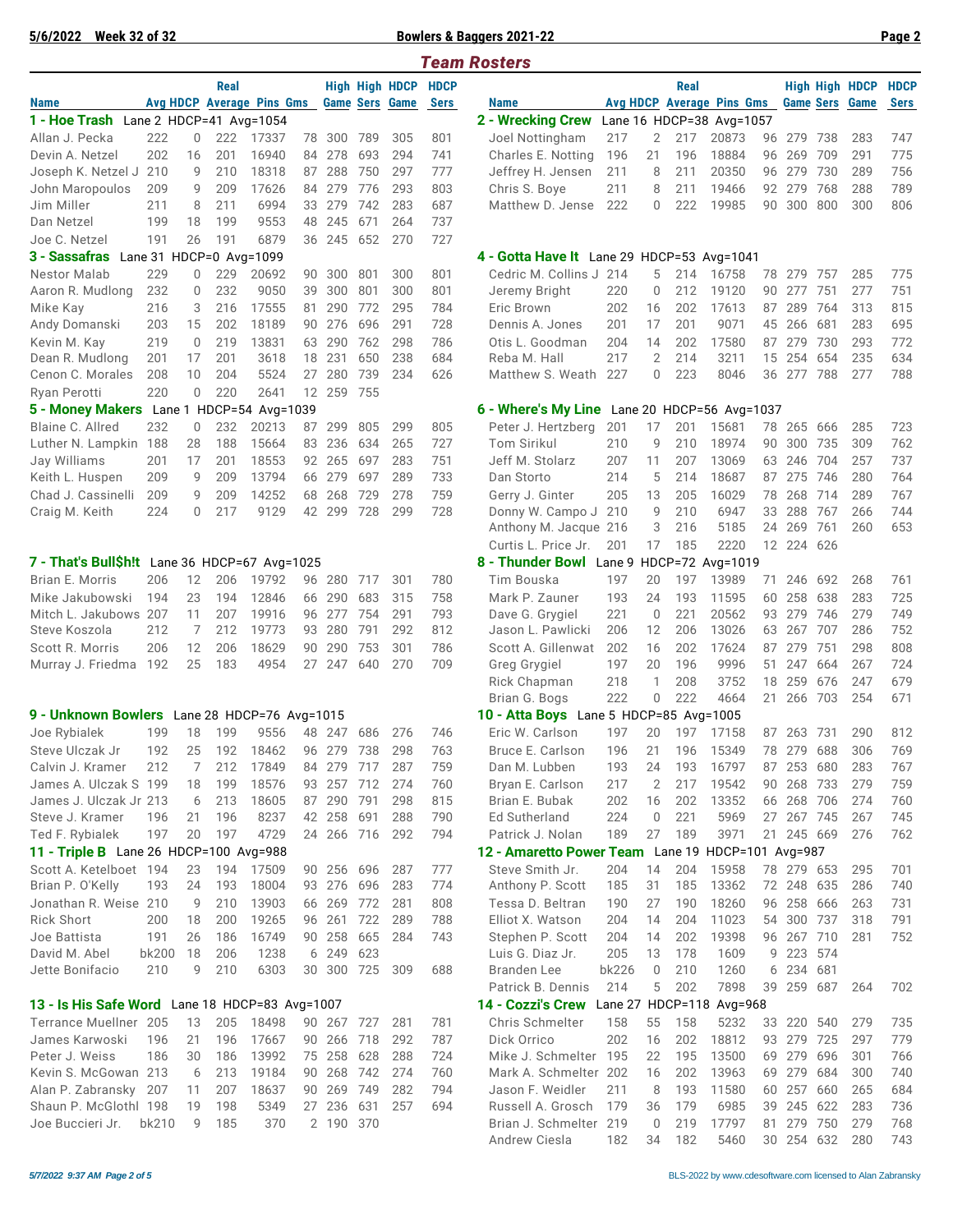| 5/6/2022 Week 32 of 32                       |                  |                |             |                           |          |               |            |                       |             | <b>Bowlers &amp; Baggers 2021-22</b>          |            |          |            |                           |          |                       |            |                | Page 3      |
|----------------------------------------------|------------------|----------------|-------------|---------------------------|----------|---------------|------------|-----------------------|-------------|-----------------------------------------------|------------|----------|------------|---------------------------|----------|-----------------------|------------|----------------|-------------|
|                                              |                  |                | <b>Real</b> |                           |          |               |            | <b>High High HDCP</b> | <b>HDCP</b> |                                               |            |          | Real       |                           |          |                       |            | High High HDCP | <b>HDCP</b> |
| <b>Name</b>                                  |                  |                |             | Avg HDCP Average Pins Gms |          |               |            | <b>Game Sers Game</b> | <b>Sers</b> | <b>Name</b>                                   |            |          |            | Avg HDCP Average Pins Gms |          | <b>Game Sers</b>      |            | Game           | <b>Sers</b> |
| 15 - Dat's How We Roll                       |                  |                |             | Lane 17 HDCP=134 Avg=951  |          |               |            |                       |             | 16 - Mean Machine                             |            |          |            | Lane 7 HDCP=119 Avg=967   |          |                       |            |                |             |
| Jess DeFante                                 | 195              | 22             | 190         | 15972                     | 84       | 252           | 688        | 274                   | 754         | Jenni Sokolowski                              | 207        | 11       | 207        | 16187                     | 78       | 268                   | - 761      | 281            | 800         |
| Michael F. McCain 190                        |                  | 27             | 185         | 16177                     | 87       | 266           | 630        | 293                   | 711         | Dennis J. Flynn                               | 170        | 45       | 169        | 6611                      | 39       | 214                   | 583        | 255            | 691         |
| John J. Lewis                                | 196              | 21             | 196         | 18905                     | 96       | 299           | 673        | 323                   | 745         | Joe Fodor                                     | 182        | 34       | 182        | 13165                     | 72       | 251                   | 618        | 285            | 720         |
| Rouel Gamo                                   | 191              | 26             | 184         | 16572                     | 90       | 258           | 647        | 284                   | 725         | Robert K. Gales                               | 194        | 23       | 194        | 16886                     | 87       | 255                   | 691        | 281            | 769         |
| Jeanne Gamo                                  | 179<br>210       | 36<br>9        | 179<br>210  | 16710<br>4428             | 93<br>21 | 248<br>244    | 631<br>703 | 291<br>242            | 760<br>691  | Marcus T. Dorsey                              | 214<br>187 | 5<br>29  | 213<br>187 | 19172<br>7329             | 90<br>39 | 277<br>247 655        | 713        | 282<br>281     | 728<br>763  |
| Chris Kolupa                                 |                  |                |             |                           |          |               |            |                       |             | Pete Johnson<br>James E. Moore                | 209        | 9        | 209        | 8185                      | 39       | 298                   | 754        | 314            | 802         |
|                                              |                  |                |             |                           |          |               |            |                       |             | Dale A. Watkins                               | 206        | 12       | 201        | 5431                      | 27       | 258 742               |            | 231            | 676         |
| 17 - Just the Tip                            |                  |                |             | Lane 8 HDCP=133 Avg=952   |          |               |            |                       |             | 18 - Bowling For Buds Lane 6 HDCP=109 Avg=978 |            |          |            |                           |          |                       |            |                |             |
| Joseph M. Fleisch                            | 204              | 14             | 197         | 17192                     | 87       | 270           | 704        | 284                   | 746         | Marcus J. Angus                               | 215        | 4        | 215        | 17466                     | 81       | 300 769               |            | 309            | 790         |
| Richard S. Link                              | 186              | 30             | 184         | 17178                     | 93       | 255           | 656        | 285                   | 746         | Jim D. Angus                                  | 199        | 18       | 199        | 18348                     |          | 92 268                | 706        | 286            | 763         |
| Mark T. Smith Jr                             | 177              | 38             | 177         | 14901                     | 84       | 242           | 639        | 284                   | 753         | Eric C. Mosner                                | 179        | 36       | 179        | 15953                     | 89       | 269                   | 728        | 322            | 887         |
| Nick A. Ruffolo                              | 182              | 34             | 182         | 13857                     | 76       | 289           | 686        | 325                   | 794         | Eric Edgren                                   | 169        | 45       | 169        | 15766                     | 93       | 246                   | 636        | 293            | 780         |
| Mark T. Smith Sr                             | 203              | 15             | 203         | 19509                     | 96       | 290           | 764        | 307                   | 815         | Paul D. Divis                                 | 216        | 3        | 216        | 18844                     | 87       | 300                   | 772        | 303            | 783         |
| Antonio J. Pisto                             | 195              | 22             | 190         | 2858                      | 15       | 232           | 659        | 218                   | 595         | Tony Sokolowski                               | 188        | 28       | 188        | 5091                      | 27       | 247                   | 641        | 282            | 746         |
| David A. Cook                                | 222              | $\mathbf 0$    | 220         | 4627                      | 21       | 257           | 727        | 257                   | 719         |                                               |            |          |            |                           |          |                       |            |                |             |
| 19 - Chaos Lane 33 HDCP=132 Avg=953          |                  |                |             |                           |          |               |            |                       |             | 20 - Icehouse Dogs                            |            |          |            | Lane 3 HDCP=149 Avg=934   |          |                       |            |                |             |
| Joe Alesia                                   | 198              | 19             | 197         | 15443                     | 78       | 267           | 670        | 286                   | 727         | Mike McMillen                                 | 193        | 24       | 193        | 18576                     | 96       | 268                   | 721        | 295            | 799         |
| Tom Lubas                                    | 159              | 54             | 159         | 12452                     | 78       | 211           | 584        | 272                   | 749         | Richie Pizarro                                | 169        | 45       | 169        | 9174                      | 54       | 217                   | 588        | 261            | 720         |
| Jim Kress                                    | 196              | 21             | 196         | 14700                     | 75       | 259           | 694        | 288                   | 781         | John T. Rutili                                | 196        | 21       | 196        | 14180                     | 72       | 267                   | 672        | 292            | 738         |
| <b>Bob Lubas</b>                             | 198              | 19             | 198         | 15447                     | 78       | 267           | 699        | 293                   | 762         | Curt L. DelBoccio                             | 195        | 22       | 195        | 16423                     | 84       | 257                   | 694        | 282            | 766         |
| David A. Arnold                              | 202              | 16             | 202         | 17026                     | 84       | 277           | 687        | 293                   | 741         | Chris E. DelBoccio                            | 181        | 35       | 181        | 8710                      | 48       | 252                   | 688        | 289            | 799         |
| Nathan Arnold                                | 200              | 18             | 200         | 9000                      | 45       | 252           | 689        | 275                   | 751         | Bob L. Mininni                                | 200        | 18       | 200        | 12638                     | 63       | 267                   | 702        | 290            | 768         |
| Jay M. Perez                                 | 197              | 20             | 190         | 7996                      | 42       | 244           | 661        | 264                   | 721         | Michael Frost                                 | 181        | 35       | 181        | 7632                      | 42       | 236                   | 619        | 272            | 727         |
|                                              |                  |                |             |                           |          |               |            |                       |             | Dominic P. Trunzo                             | 225        | 0        | 224        | 3373                      | 15       | 280 730               |            | 217            | 610         |
| 21 - Coaches Sports Bar                      |                  | 9              |             | Lane 30 HDCP=133 Avg=952  |          |               |            |                       |             | 22 - Joe's Saloon                             | Lane 11    |          |            | HDCP=160 Avg=922          |          |                       |            |                |             |
| <b>Steve Deines</b><br>Marvin W. Birch       | 209<br>184       | 32             | 209<br>184  | 18814<br>17169            | 90       | 268<br>93 256 | 716<br>643 | 279<br>299            | 749<br>747  | Joe Rodriguez<br>Rich Durpetti                | 178<br>189 | 37<br>27 | 178<br>189 | 16624<br>15345            | 93<br>81 | 236<br>248            | 646<br>674 | 274<br>276     | 760<br>764  |
| <b>Rick Walsh</b>                            | 160              | 54             | 160         | 5781                      | 36       | 212           | 563        | 266                   | 725         | Joe P. Beilke                                 | 172        | 43       | 172        | 12966                     | 75       | 225                   | 619        | 269            | 757         |
| John W. Carlson                              | 196              | 21             | 196         | 17716                     | 90       | 289           | 772        | 312                   | 841         | John R. Kolb                                  | 201        | 17       | 201        | 15680                     | 78       | 264                   | 732        | 287            | 801         |
| Scott S. Leisten                             | 203              | 15             | 203         | 10972                     | 54       | 289           | 703        | 309                   | 757         | Jim Scalise                                   | 182        | 34       | 182        | 14814                     | 81       | 266                   | 659        | 302            | 767         |
| Dennis Lisauskas                             | 190              | 27             | 190         | 9724                      | 51       | 245           | 670        | 272                   | 751         | Alfredo Rangel                                | 193        | 24       | 193        | 6384                      | 33       | 257                   | 637        | 283            | 731         |
| Gavin R. Kinney                              | 177              | 38             | 177         | 3200                      | 18       | 234           | 637        | 274                   | 682         | Edward P. Riha                                | bk187      | 29       | 178        | 534                       | 3        | 190                   | 534        |                |             |
| Daniel A. Carlson                            | 205              | 13             | 205         | 8641                      |          | 42 279        | 708        | 292                   | 708         | Dave Fitzpatrick                              | 194        | 23       | 179        | 3759                      |          | 21 245                | 587        | 268            | 656         |
| 23 - EggRollIZ Lane 32 HDCP=131              |                  |                |             | Avg=954                   |          |               |            |                       |             | 24 - WSAD Gold                                |            |          |            | Lane 25 HDCP=162 Avg=919  |          |                       |            |                |             |
| Joseph V. Lajewsk 154                        |                  | 59             | 154         | 3239                      | 21       | 212           | 559        | 281                   | 766         | Ricky L. Wolfe                                | 179        | 36       | 179        | 15059                     | 84       | 246 614               |            | 286            | 728         |
| Terry W. Palmer                              | 191              | 26             | 191         | 16049                     | 84       | 267           | 683        | 295                   | 767         | Edmund C. Folerzy                             | 181        | 35       | 181        | 16378                     | 90       | 254 687               |            | 295            | 810         |
| Nick Huling                                  | 200              | 18             | 200         | 16833                     | 84       | 268           | 708        | 272                   | 749         | Jim Teeter                                    | 179        | 36       | 171        | 11308                     | 66       | 243                   | 610        | 279            | 718         |
| Charlie M. Craddoc 197                       |                  | 20             | 197         | 18357                     |          | 93 275        | 726        | 297                   | 786         | Terry D. Walker                               | 190        | 27       | 190        | 17702                     |          | 93 260 675            |            | 289            | 768         |
| Keith S. Palmer                              | 212              | 7              | 212         | 19745                     |          | 93 279        | 739        | 287                   | 763         | Michael P. Mangia 190                         |            | 27       | 190        | 17171                     |          | 90 256 699            |            | 287            | 783         |
| Mike Paulman                                 | 203              | 15             | 202         | 1818                      | 9        | 248           | 657        |                       |             | Peter C. Wujcik                               | 184        | 32       | 184        | 2582                      | 14       | 239 644               |            | 268            | 495         |
| Joe B. Lajewski                              | 181              | 35             | 181         | 14136                     | 78       | 255           | 644        | 290                   | 752         | Michael Morsovillobk185                       |            | 31       | 160        | 482                       | 3        | 174 482               |            |                |             |
| David E. Morris                              | bk211            | 8              | 178         | 1069                      |          | 6 201         | 545        |                       |             | Robert F. Garner                              | 207        | 11       | 207        | 5611                      | 27       | 256 739               |            | 275            | 796         |
| 25 - Pix By Painter Lane 14 HDCP=197 Avg=881 |                  |                |             |                           |          |               |            |                       |             | 26 - A\$\$holes Inc. Lane 12 HDCP=163 Avg=918 |            |          |            |                           |          |                       |            |                |             |
| Cynthia L. Painter                           | 126              | 84             | 126         | 9463                      |          | 75 187 441    |            | 272                   | 696         | Joseph R. Kruzel S 168                        |            | 46       | 168        | 15695                     |          | 93 279 623            |            | 326            | 764         |
| David K. Painter<br>Keith A. Heard           | 159<br>170       | 54<br>45       | 158<br>170  | 14765<br>14338            | 93       | 218<br>84 259 | 582<br>601 | 272<br>310            | 744<br>751  | Al F. Chiappetta<br>Christina M. Daniel 152   | 187        | 29<br>61 | 180<br>152 | 14593<br>12337            | 81       | 81 246 682<br>208 509 |            | 275<br>271     | 769<br>708  |
| Joseph R. Kruzel J                           | 214              | 5              | 214         | 19993                     | 93       | 299           | 751        | 306                   | 772         | Tyler J. Arredondo                            | 211        | 8        | 211        | 19649                     |          | 93 279 741            |            | 291            | 768         |
| Robert D. Painter                            | 212              | 7              | 212         | 17828                     |          | 84 279        | 751        | 288                   | 778         | James E. Bradfield 200                        |            | 18       | 200        | 14605                     | 73       | 268                   | 768        | 287            | 825         |
| Kevin J. Chiero                              | bk201            | 17             | 218         | 656                       |          | 3 235         | 656        |                       |             | Kevin D. Hawkins bk177                        |            | 38       | 188        | 1128                      |          | 6 233 651             |            |                |             |
| Larry Moretti                                | 227              | $\mathbf 0$    | 227         | 6136                      | 27       | 279           | 746        | 279                   | 739         | Jacob Bradfield                               | 208        | 10       | 208        | 8114                      | 39       | 289                   | 719        | 270            | 726         |
| Nick R. Bettilyon                            | bk179            | 36             | 181         | 1087                      |          | 6 221         | 550        |                       |             | Gregory A. Jonsso bk164                       |            | 50       | 166        | 499                       |          | 3 178 499             |            |                |             |
| 27 - Screwballs                              | Lane 10 HDCP=171 |                |             | Avg=910                   |          |               |            |                       |             | 28 - The Terminators Lane 35 HDCP=158 Avg=924 |            |          |            |                           |          |                       |            |                |             |
| Charlie T. Ferris                            | 215              | $\overline{4}$ | 215         | 17432                     | 81       | 259           | 710        | 265                   | 740         | Melvin E. Jordan Jr 185                       |            | 31       | 185        | 16113                     | 87       | 255 654               |            | 290            | 756         |
| Jeff Jones                                   | 163              | 51             | 163         | 14250                     | 87       | 237           | 576        | 290                   | 741         | Kyle J. Sparrow                               | 170        | 45       | 170        | 14288                     | 84       | 255 655               |            | 303            | 799         |
| Rick Regula Jr                               | 172              | 43             | 172         | 15031                     |          | 87 248        | 627        | 292                   | 759         | Chris Ratliff                                 | 181        | 35       | 181        | 14719                     |          | 81 246 663            |            | 283            | 771         |
| Ray Regula                                   | 167              | 47             | 167         | 15052                     | 90       | 223           | 607        | 271                   | 748         | Justin D. Curtis                              | 198        | 19       | 198        | 18487                     |          | 93 279 685            |            | 301            | 751         |
| Ron Regula                                   | 193              | 24             | 193         | 15091                     | 78       | 267           | 705        | 294                   | 786         | Lionel Tally Jr.                              | 190        | 27       | 190        | 14860                     | 78       | 258 684               |            | 290            | 768         |
| Jeff T. Van Winkle                           | 210              | 9              | 210         | 4425                      | 21       | 299           | 689        | 310                   | 722         | Adam K. Harris                                | 195        | 22       | 195        | 1759                      | 9        | 259 655               |            |                |             |
| Adam R. Regula                               | 195              | 22             | 195         | 4110                      | 21       | 258           | 652        | 284                   | 730         | Jeffrey Sparrow                               | bk211      | 8        | 198        | 1191                      | 6        | 235 622               |            |                |             |
|                                              |                  |                |             |                           |          |               |            |                       |             | Almeta S. Alford                              | 192        | 25       | 186        | 6715                      |          | 36 241 624            |            | 266            | 699         |

Almeta S. Alford 192 25 186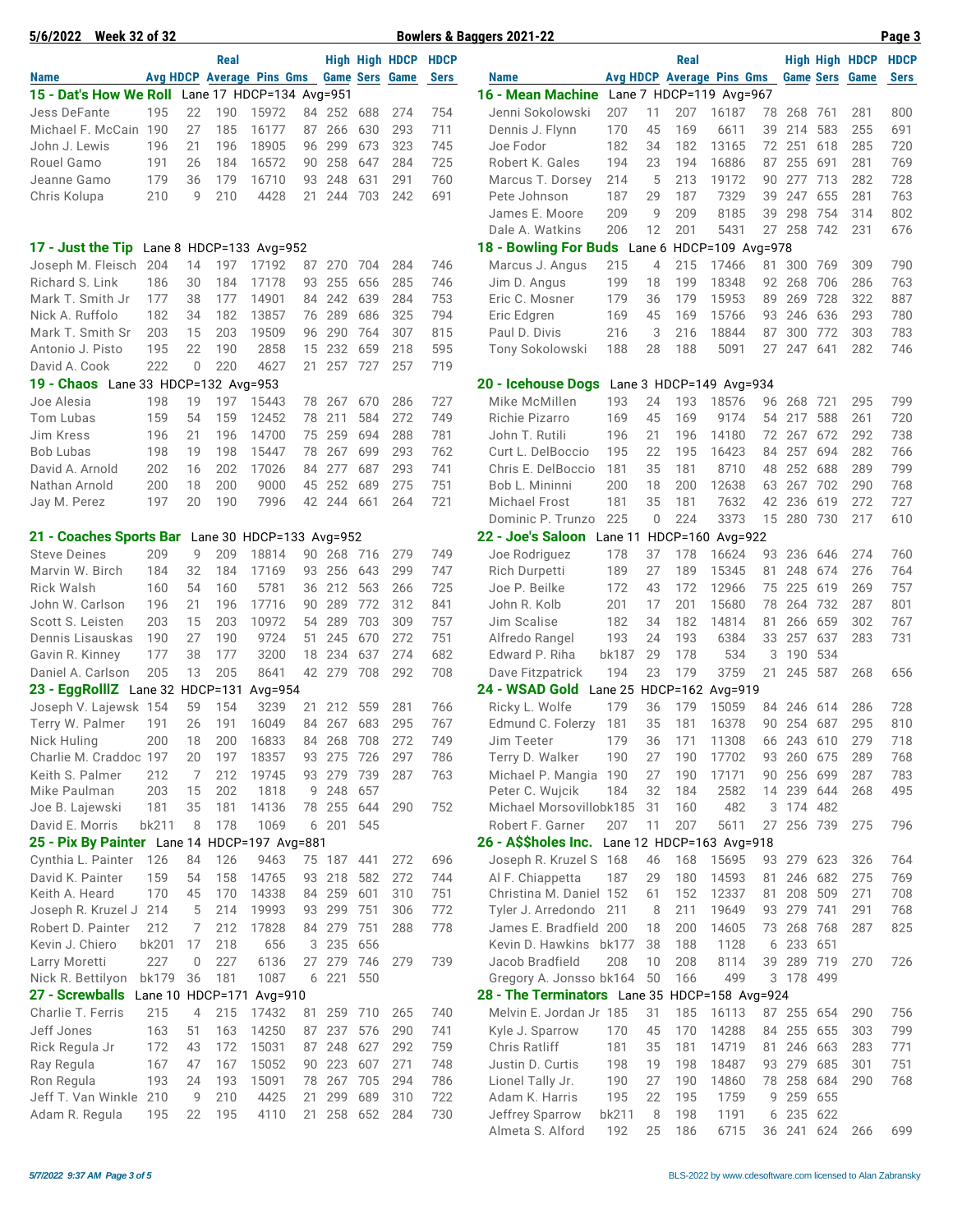| 5/6/2022<br><b>Week 32 of 32</b>               |                 |    |                  |                          |    |          |          |                       |             | Bowlers & Baggers 2021-22                 |     |    |      |                                  |    |         |          |                       | Page 4      |
|------------------------------------------------|-----------------|----|------------------|--------------------------|----|----------|----------|-----------------------|-------------|-------------------------------------------|-----|----|------|----------------------------------|----|---------|----------|-----------------------|-------------|
|                                                |                 |    | Real             |                          |    |          |          | <b>High High HDCP</b> | <b>HDCP</b> |                                           |     |    | Real |                                  |    |         |          | <b>High High HDCP</b> | <b>HDCP</b> |
| <b>Name</b>                                    | <b>Avg HDCP</b> |    |                  | <b>Average Pins Gms</b>  |    |          |          | <b>Game Sers Game</b> | <b>Sers</b> | <b>Name</b>                               |     |    |      | <b>Avg HDCP Average Pins Gms</b> |    |         |          | <b>Game Sers Game</b> | <b>Sers</b> |
| 29 - Big Beef Lane 15 HDCP=146 Avg=937         |                 |    |                  |                          |    |          |          |                       |             | 30 - Funcle Lane 34 HDCP=146 Avg=937      |     |    |      |                                  |    |         |          |                       |             |
| Tammy L. Surprise 145                          |                 | 67 | 145              | 13050                    |    | 90 196   | 546      | 267                   | 756         | Bill J. Boyd Sr                           | 186 | 30 | 186  | 13954                            | 75 | 255 661 |          | 290                   | 748         |
| Robert V. Hatch                                | 198             | 19 | 198              | 15288                    | 77 | 278      | 693      | 303                   | 768         | <b>Tony Castellano</b>                    | 178 | 37 | 178  | 16592                            | 93 | 246     | 614      | 284                   | 728         |
| Jeffrey A. Surprise                            | 192             | 25 | 192              | 17331                    | 90 | 268      | 694      | 304                   | 799         | Dontay Shaw Sr                            | 193 | 24 | 192  | 17295                            | 90 | 257     | 694      | 281                   | 766         |
| Kira K. Surprise                               | 203             | 15 | 203              | 19503                    | 96 | 266      | 702      | 286                   | 756         | Chad F. Weiss                             | 181 | 35 | 181  | 13065                            | 72 | 229     | 616      | 265                   | 724         |
| Mike J. Weiler                                 | 199             | 18 | 199              | 16731                    | 84 | 258      | 699      | 284                   | 771         | George A. Vozari                          | 199 | 18 | 199  | 18521                            | 93 | 268     | 711      | 296                   | 783         |
| Danielle M. Frankli 188                        |                 | 28 | 188              | 4524                     | 24 | 232      | 629      | 257                   | 725         | Dennis E. Weidma bk164                    |     | 50 |      | $\Omega$                         | 0  | 0       | $\Omega$ |                       |             |
| 31 - Ramble On                                 |                 |    | Lane 13 HDCP=237 | Avg=836                  |    |          |          |                       |             | 32 - The Misfits Lane 23 HDCP=213 Avg=863 |     |    |      |                                  |    |         |          |                       |             |
| Frank Isadore                                  | 179             | 36 | 179              | 16694                    | 93 | 244      | 653      | 285                   | 770         | Michael J. Pape                           | 162 | 52 | 162  | 15631                            | 96 | 224     | 589      | 277                   | 748         |
| Christopher W. Ap                              | 154             | 59 | 154              | 13428                    | 87 | 233      | 575      | 304                   | 779         | Rebecca M. Anton                          | 192 | 25 | 192  | 16735                            | 87 | 279     | 718      | 284                   | 753         |
| Jim J. Parenti                                 | 188             | 28 | 188              | 17550                    | 93 | 258      | 707      | 288                   | 797         | Anthony J. Anton                          | 169 | 45 | 169  | 15733                            | 93 | 231     | 601      | 277                   | 751         |
| Edward A. Szyper                               | 140             | 72 | 137              | 13210                    | 96 | 196      | 513      | 268                   | 729         | Edward J. Altott                          | 159 | 54 | 159  | 7196                             | 45 | 215     | 585      | 276                   | 756         |
| Gary R. Meger                                  | 175             | 40 | 165              | 14056                    | 85 | 219      | 581      | 259                   | 701         | Kevin J. Altott                           | 181 | 35 | 181  | 4184                             | 23 | 227     | 621      | 254                   | 676         |
| Howard L. Whitesi bk153                        |                 | 60 | 143              | 429                      | 3  | 147      | 429      |                       |             | Pat Ramelli                               | 152 | 61 | 152  | 10493                            | 69 | 200     | 511      | 262                   | 700         |
| <b>Rick Cermak</b>                             | bk155           | 58 |                  | $\Omega$                 | 0  | $\Omega$ | $\Omega$ |                       |             |                                           |     |    |      |                                  |    |         |          |                       |             |
| 33 - The Annihilators Lane 24 HDCP=207 Avg=869 |                 |    |                  |                          |    |          |          |                       |             | 34 - Movin' Up Lane 21 HDCP=263 Avg=807   |     |    |      |                                  |    |         |          |                       |             |
| <b>Brian Speer</b>                             | 194             | 23 | 194              | 11294                    | 58 | 290      | 677      | 322                   | 758         | Darin J. Burns                            | 123 | 87 | 123  | 9261                             | 75 | 175     | 473      | 264                   | 740         |
| Alphonzo R. Bulloc                             | 160             | 54 | 160              | 14913                    | 93 | 253      | 651      | 318                   | 831         | Chuck R. Lindquist                        | 142 | 70 | 142  | 8999                             | 63 | 212     | 516      | 282                   | 726         |
| Laila E. Buchanan                              | 149             | 63 | 149              | 6591                     | 44 | 202      | 528      | 278                   | 756         | <b>Bruce Krohe</b>                        | 160 | 54 | 160  | 13489                            | 84 | 204     | 548      | 261                   | 710         |
| Teaaron E. Holmes 190                          |                 | 27 | 190              | 14635                    | 77 | 264      | 640      | 285                   | 691         | Matthew J. Pfannk                         | 190 | 27 | 190  | 15413                            | 81 | 268     | 693      | 298                   | 783         |
| Darren F. Patrick                              | 176             | 39 | 176              | 16369                    | 93 | 236      | 624      | 280                   | 765         | Ray Jensen                                | 192 | 25 | 192  | 18498                            | 96 | 259     | 662      | 285                   | 729         |
| Walter J. Burns Jr.bk182                       |                 | 34 | 181              | 544                      | 3  | 213      | 544      |                       |             | <b>Michael Giannetto</b>                  | 163 | 51 | 163  | 5387                             | 33 | 228     | 578      | 290                   | 764         |
| Joseph O'Neal Jr.                              | 205             | 13 | 205              | 4322                     | 21 | 295      | 778      | 258                   | 662         | Heather Christoph                         | 130 | 81 | 130  | 1571                             |    | 12 157  | 410      |                       |             |
| 35 - Treehorns Cable Service                   |                 |    |                  | Lane 22 HDCP=185 Avg=894 |    |          |          |                       |             | 36 - Sunday Mix Lane 4 HDCP=189           |     |    |      | Avg=890                          |    |         |          |                       |             |
| Claire M. Doane                                | 158             | 55 | 158              | 13302                    | 84 | 220      | 568      | 282                   | 772         | Jeanette Salinas                          | 146 | 66 | 146  | 10110                            | 69 | 208     | 517      | 275                   | 727         |
| Ann Gieseke                                    | 160             | 54 | 160              | 10594                    | 66 | 232      | 540      | 286                   | 702         | Gloria S. Alquero                         | 169 | 45 | 169  | 7107                             | 42 | 218     | 600      | 260                   | 738         |
| Shaun M. Doane                                 | 174             | 41 | 174              | 15173                    | 87 | 252      | 648      | 294                   | 774         | Ron Mangayao                              | 192 | 25 | 184  | 14936                            | 81 | 247     | 628      | 272                   | 703         |
| Tim A. Gieseke                                 | 186             | 30 | 186              | 15122                    | 81 | 255      | 662      | 286                   | 755         | <b>Brian Goc</b>                          | 195 | 22 | 195  | 12343                            | 63 | 268     | 661      | 290                   | 731         |
| Karl T. Gieseke                                | 216             | 3  | 216              | 16882                    | 78 | 277      | 774      | 275                   | 792         | <b>Chris Ross</b>                         | 188 | 28 | 188  | 14723                            | 78 | 267     | 724      | 295                   | 808         |
| Kurt Gieseke                                   | 207             | 11 | 197              | 8882                     | 45 | 300      | 708      | 311                   | 741         | Ray Francia                               | 197 | 20 | 179  | 1618                             | 9  | 205     | 573      |                       |             |
| Nicole M. Coconat                              | 140             | 72 | 137              | 4540                     | 33 | 187      | 457      | 259                   | 673         | Imelda C. Capa                            | 183 | 33 | 173  | 10919                            | 63 | 256     | 607      | 289                   | 706         |